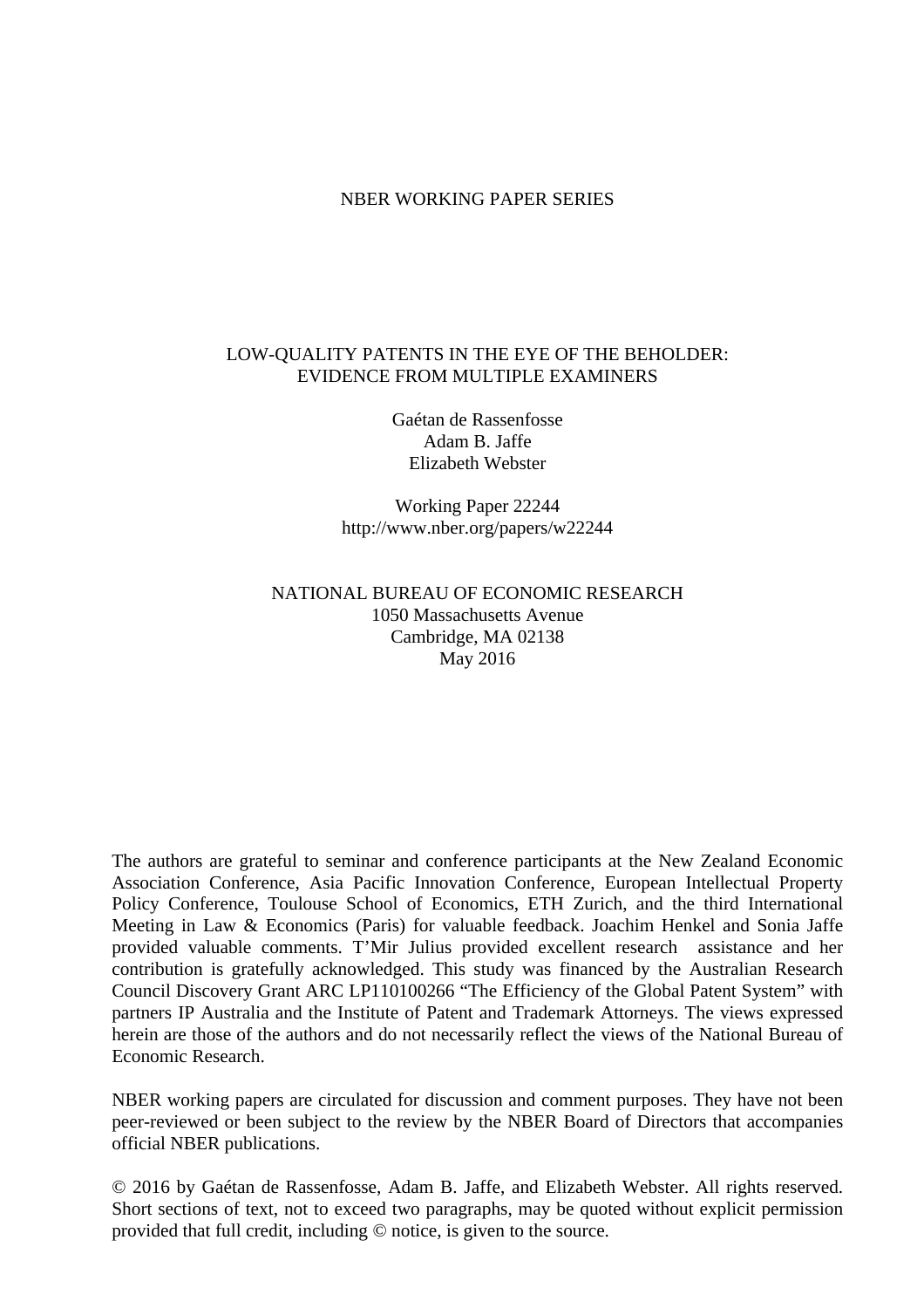Low-quality Patents in the Eye of the Beholder: Evidence from Multiple Examiners Gaétan de Rassenfosse, Adam B. Jaffe, and Elizabeth Webster NBER Working Paper No. 22244 May 2016 JEL No. K41,L43,O34

#### **ABSTRACT**

Low-quality patents are of considerable concern to businesses operating in patent-dense markets. There are two pathways by which low-quality patents may be issued: the patent office may apply systematically a standard that is too lenient (low inventive step threshold); or the patent office may grant patents that are, in fact, below its own threshold (so-called 'weak' patents). This paper uses novel data from inventions that have been examined at the five largest patent offices and an explicit model of the grant process to derive first-of-their-kind office-specific estimates of the height of the inventive step threshold and the prevalence of weak patents. The empirical analysis is based on patent applications granted at one office but refused at another office. We estimate that the fraction of patent grants associated with a patent standard that is lower than that of other countries ranges from 2-15%, with Japan having the tightest standard and the United States and China the loosest. The fraction of grants that are inconsistent with the office's own standard ranges from 2-6 per cent. The fraction of grants that are inconsistent in this sense is generally higher in newer fields such as software and biotechnology, and lower in traditional fields such as mechanical engineering. Our estimates of invalidity are much lower than those that have been derived from litigation studies, consistent with litigated patents being highly non-representative of the population.

Gaétan de Rassenfosse EPFL - CDM - ITPP - IIPP Odyssea Station 5 CH-1015 Lausanne gaetan.derassenfosse@epfl.ch

Adam B. Jaffe Motu Economic and Public Policy Research PO Box 24390 Wellington 6142 New Zealand and Queensland University of Technology and also NBER adam.jaffe@motu.org.nz

Elizabeth Webster Swinburne University of Technology Mail H25, PO Box 218 Hawthorn VIC 3122, Australia emwebster@swin.edu.au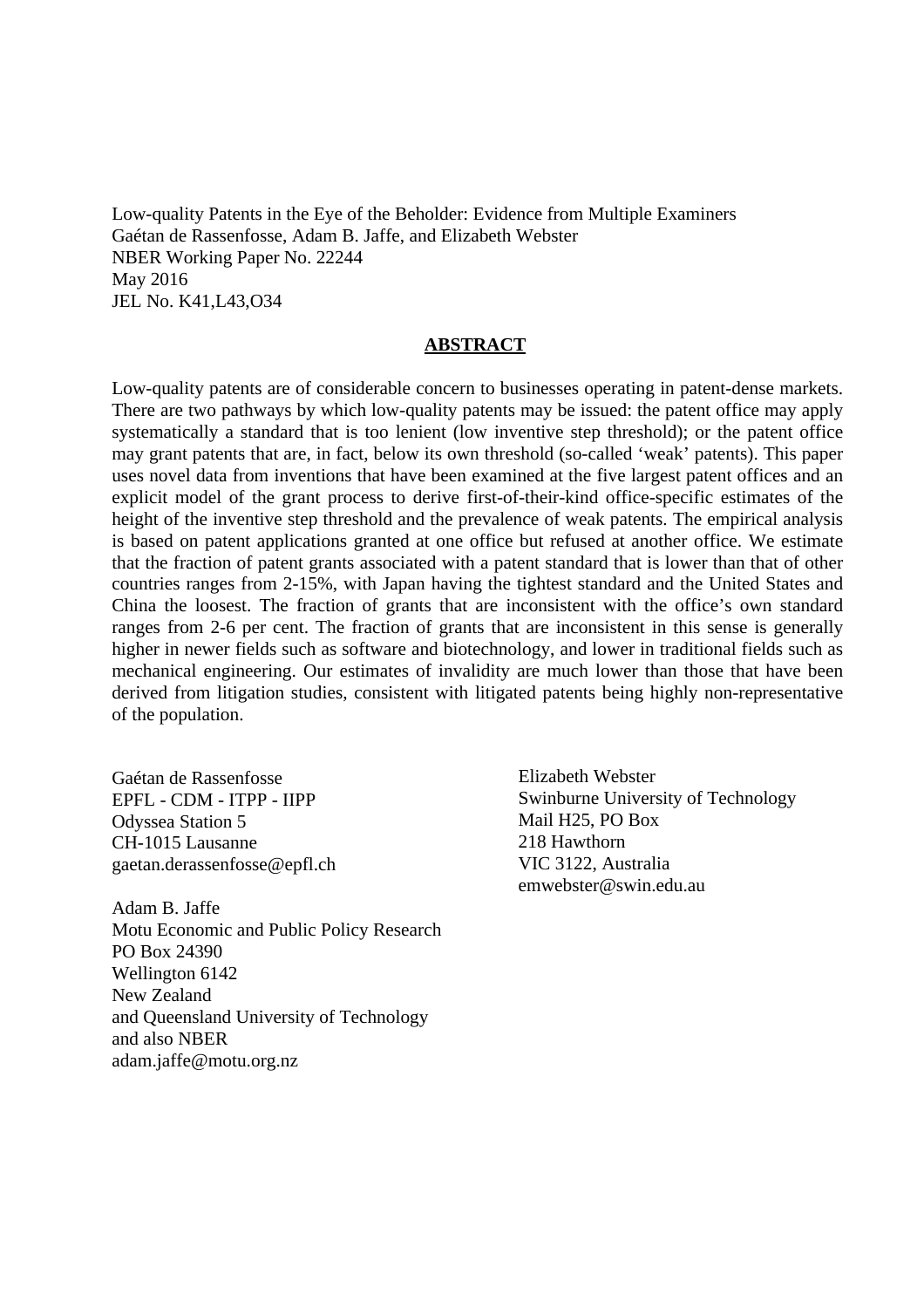## **1. Introduction**

Concern that the patent system inhibits rather than encourages innovation has become a staple of the business and technology press (*e.g., The Economist*, 2015). A major source of concern is that patent offices may grant too many low-quality patents, whose existence can chill the R&D investment and commercialization processes, either because of background uncertainty about freedom to operate or because of implicit or explicit threats of litigation.

Concern about patent quality is by no means new. The recent *Economist* article quoted itself from 1851 saying that the granting of patents "begets disputes and quarrels betwixt inventors, provokes endless lawsuits [and] bestows rewards on the wrong persons." But in the last few decades, significant increases in the number of patent applications granted and the frequency of patent litigations, as well as media attention such cases have received, have given these concerns new force in the academic literature. Major patent offices are well aware of the problem and several of them have initiatives underway aimed at improving the quality of patent review. For example, the U.S. Patent and Trademark Office (USPTO) now has an Office of Patent Quality Assurance and has recently initiated an ongoing online 'patent quality chat.'<sup>1</sup>

We interpret concern about low-quality patents as corresponding to concern that patents are being granted whose inventive step is too small to deserve patent protection. Conceptually, there are two pathways by which this may be occurring. A first source of low quality in patent system relates to the fact that patent offices might *apply systematically a standard that is too lenient*, relative to some conception of optimal stringency. Some of the discussion of the patent quality problem, particularly in the United States, has this flavor. Jaffe and Lerner (2004), for example, argue that changes in the incentives of the USPTO, the U.S. courts, and U.S. patentees over the 1980s and 1990s led to a systematic lowering of the standard for a U.S. patent grant.

A conceptually distinct source of low quality in patent system is mistakes—*granting* patents that in actuality do not meet the office's own implicit standard, however high or low that standard may be. Observers of the patent system also discuss this issue. For example, Lemley and Shapiro (2005:83) write: "There is widespread and growing concern that the Patent and Trademark Office issues far too many 'questionable' patents that are unlikely to be found valid based on a thorough review." Although there are clear patentability requirements and patentable subject matters, flaws in the examination process (Lemley and Sampat, 2012; Frakes and Wasserman, 2014; Nagaoka and Yamauchi, 2015) and the governance of patent offices (de Saint-Georges and van Pottelsberghe, 2013; Picard and van Pottelsberghe, 2014) affect the quality of the examination process. More generally, the grant decision rests ultimately on a subjective comparison of the application's inventive step

<sup>&</sup>lt;sup>1</sup> See http://www.uspto.gov/patent/initiatives/patent-quality-chat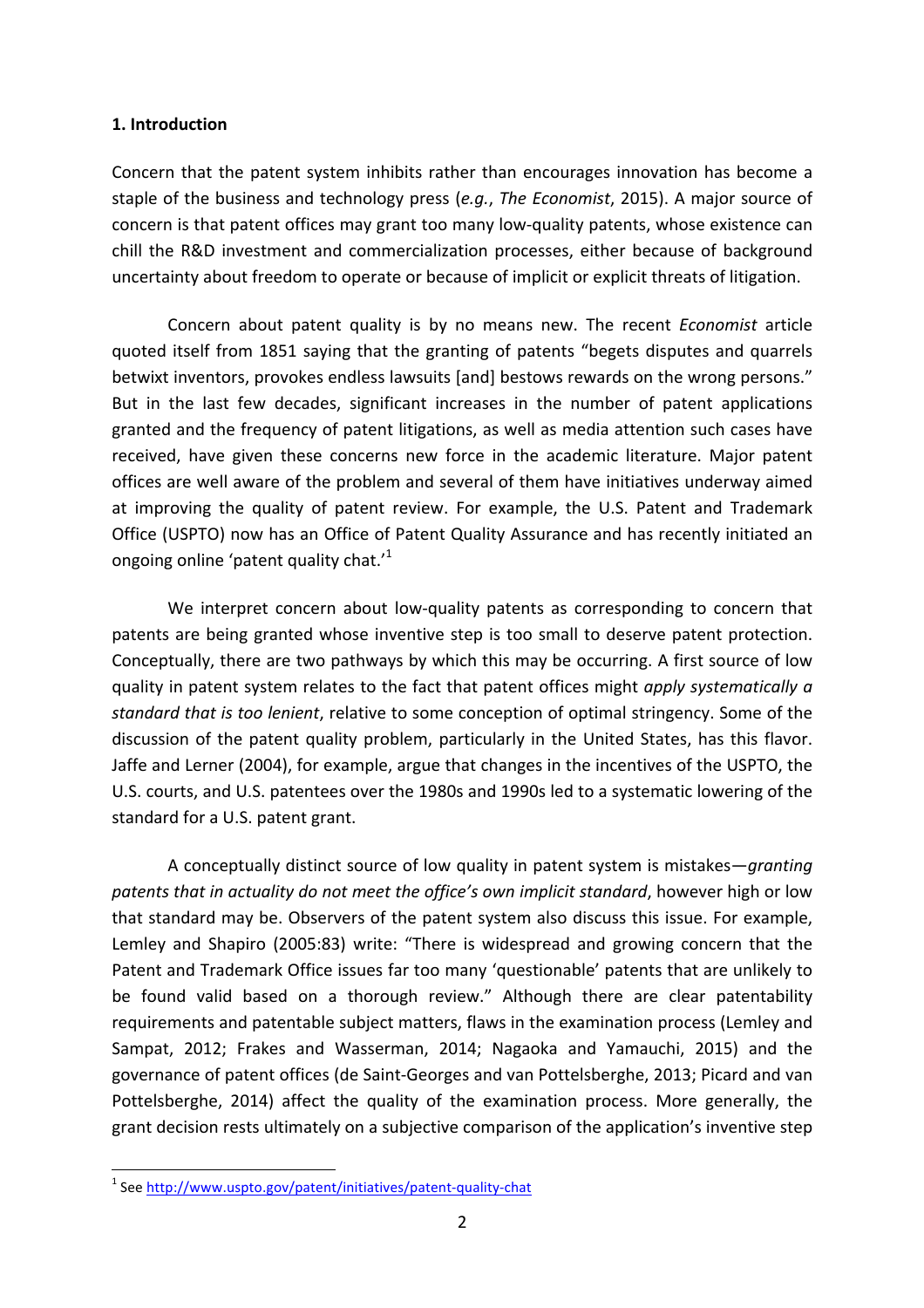and the office's standard for novelty. Perfect consistency of decision-making seems unlikely to be the outcome of such a process.

The practical and normative consequences of these different sources of low quality are different. Systematically low standards create monopoly power and transfer rents in situations where the triviality of the invention arguably does not justify the reward. But low standards consistently applied are not, logically, a source of uncertainty about which patents are truly valid. Such uncertainty only comes about if standards are not applied consistently. Scholarly literature refers to mistakenly granted patents as 'weak' patents and shows that the litigation threat that they pose reduces welfare by leading consumers to pay supra-competitive prices due to the public good nature of challenging a patent (Farrell and Shapiro, 2008; Encaoua and Lefouili, 2009; Choi and Gerlach, 2016).

We propose a formal model that attributes inconsistent patent examination decisions across offices to differences in office thresholds or mistakes by one or another office. We then use novel data on multiple examination outcomes for the same invention in different patent offices to estimate the magnitude of these sources of inconsistency. Our data are derived from a population of about 400,000 inventions with linked patent applications that have been examined in at least two of the five major patent offices, covering in total more than a million applications. The premise of our model is that a refusal by an examiner in one jurisdiction raises doubts with regard to the legitimacy of the patent grant secured elsewhere. In particular, we estimate a statistical model of the grant process that captures parametrically the effects of different grant standards in different countries, the effect of observable application attributes on the grant probability, and the possibility of personal *(i.e.*, examiner) discretion in every decision. The estimated parameters are then used to quantify the height of the inventive step and the prevalence of weak patents.

To foreshadow the results, we find that differences across offices in the threshold appear to be quantitatively more significant than within-country inconsistency of decisions, but such inconsistency is present to varying degrees across countries. The model estimates imply that only 2–6 per cent of granted patents have dubious validity in the specific sense that they appear to be inconsistent with the country's own standard for patent grant (what we call weak patent). An additional 2-15 per cent can be thought of as low-quality in the sense that they would not have been granted if the patent standard of some other country had been applied. The inventive step threshold appears to be lowest in China and the United States, and highest in Japan.

The rest of the paper is organized as follows. Section 2 presents background discussion on patent quality. Section 3 presents the empirical strategy and Section 4 presents the data. Sections 5 and 6 discuss the econometric results and robustness tests, respectively. Section 7 concludes.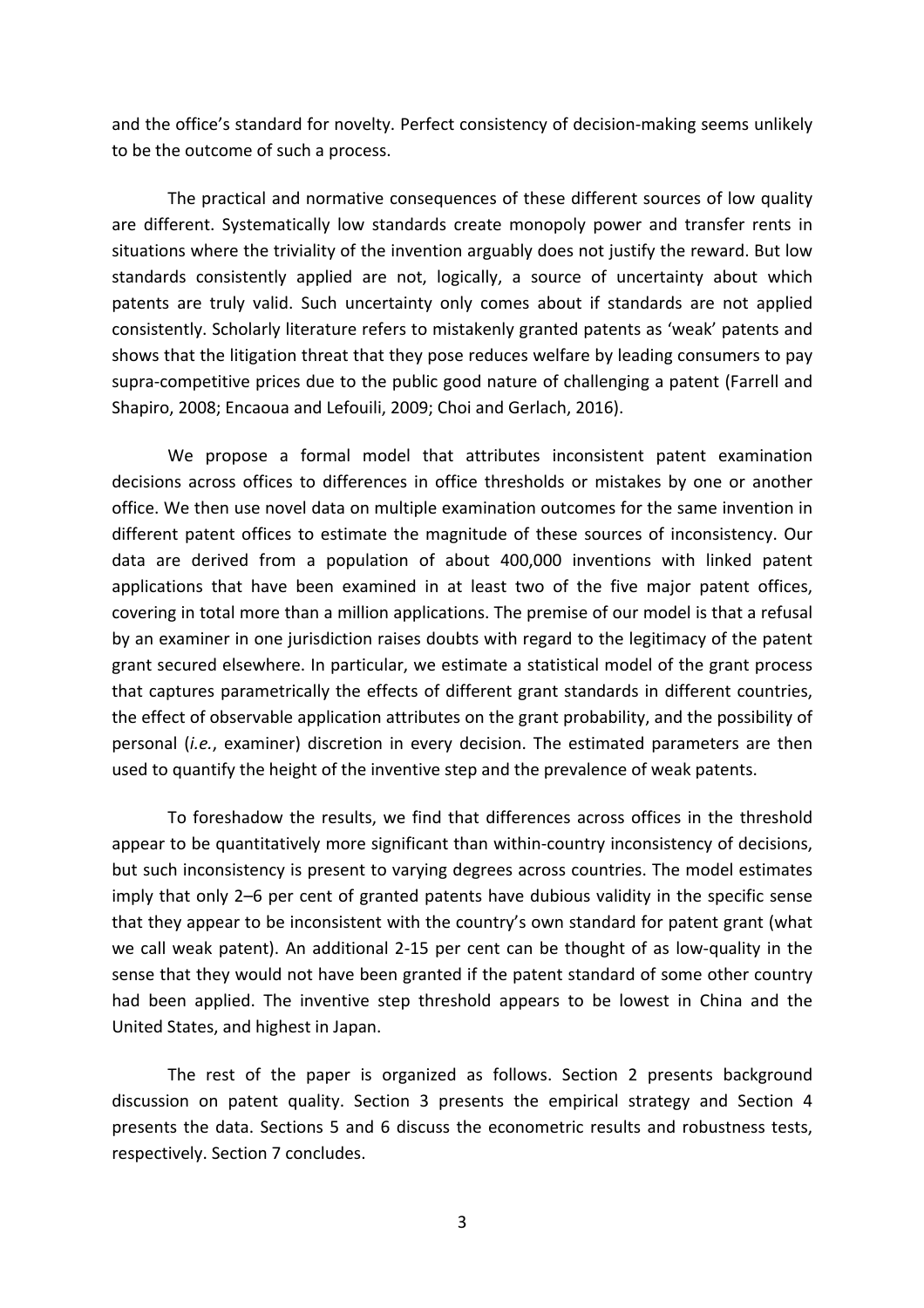## **2. Background**

Most of the existing literature looks at the issue of low quality by measuring the fraction of litigated patents that are found by a court to be invalid. Such studies provide valuable insights on the prevalence of invalidity. It is unclear, however, how invalidation in court relates to the two possible sources of invalidity. If one assumes that the courts are implicitly applying the same standard as the patent office, and that courts make perfect decisions, then a court invalidity finding corresponds to a case in which the office did not correctly apply its own standard. In practice, it is also possible that the court is applying a more stringent standard—and that it makes mistakes.

Patent litigation studies report 'invalidity' rates in the range between 30 to 75 per cent. Allison and Lemley (1998) reviewed final validity decisions of 299 litigated patents and found an invalidity rate of half. Cremers *et al.* (2014) report that about 30 per cent of appealed patent suits have their initial decision overturned. Furthermore, European patents, with the same set of claims, that are litigated in multiple courts can differ in their court outcome. Zischka and Henkel (2014) affirm this high rate of uncertainty and find a 75 per cent invalidity rate of appeals at the German Federal Patent Court between 2000 and 2012. These studies suggest that invalidity rates might be quite high. However, given that a mere 0.1 per cent of patents are litigated to trial (Lemley and Shapiro, 2005), such patents are not a random sample of the population, so it remains unclear what these statistics tell us about the overall prevalence of invalidity.

Recognising this problem, Miller (2013) attempts to correct for selection into an invalidity hearing. Using 980 adjudicated and 1960 control patents at the USPTO, he estimates a population-wide invalidity rate of 28 per cent. However, the selection into Miller's sample is twofold: selection into a patent being disputed, and selection into parties choosing trial over settlement. The first selection is not accounted for, suggesting that the 28-per cent figure may still be biased, though the direction of bias is unclear.

As illustrated by the litigation studies, the basic approach to assessing the level of quality in the system is to investigate what happens when another qualified decision maker (but ideally many) takes a fresh look at the question of whether an asserted invention qualifies for patent protection. As far as we can ascertain, the only academic study in that vein that does not rely on litigation data is Paradise et al. (2005). The authors manually examine the validity of 1167 claims of 74 U.S. patents on human genetic material. They find that 448 claims (38 per cent) were problematic. The 'second-pair-of-eyes review' program at the USPTO, which began in the year 2000, aims at assessing examination quality by reexamining a random set of patent applications. However, data are not publicly available and Allison and Hunter (2006:737-8) comment that this review is a "subjective, in-house process metric guided by no apparent standards that may fall victim to unconscious bias or external influence."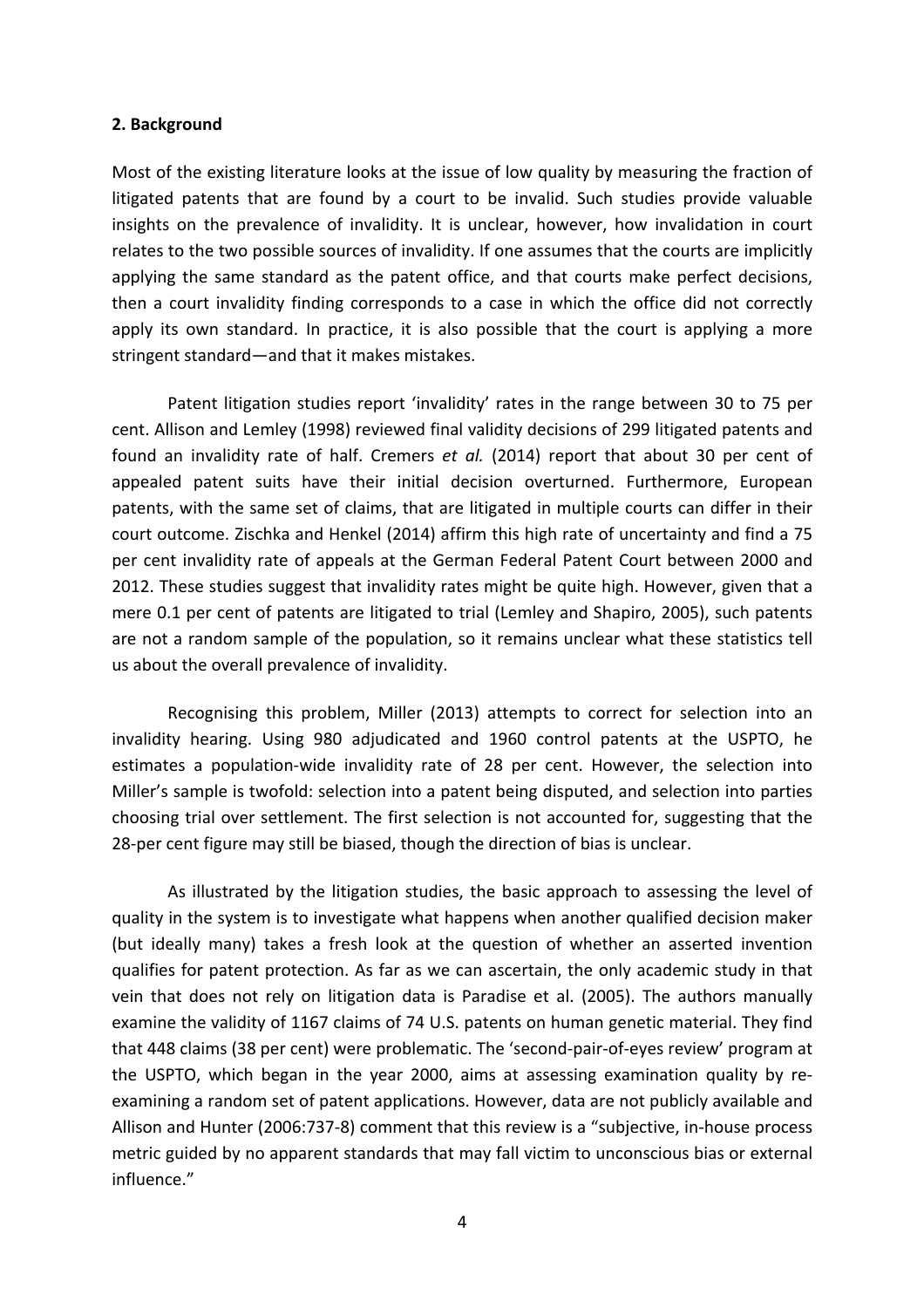In contrast with these studies, Palangkaraya, Jensen and Webster (2011) use a revealed behavior method to estimate rates of patent invalidity. They analyze the population of all 34,000 patent applications that were examined at both the EPO and JPO during the 1990s. Assuming that the number of forward citations at the USPTO is a proxy for the correct decision, they estimate that 6.1 and 9.8 per cent of patents are, respectively, incorrectly rejected and incorrectly granted.

## **3. Empirical strategy**

Our research seeks to implement the second-pair-of-eye approach with a much larger set of inventions and with more pairs of eyes. Our context allows each patent office to have its own implicit standard, and every decision-maker to make mistakes. We do so by analyzing the grant outcome of 'twin' patent applications submitted to multiple jurisdictions. Twin applications are applications covering the same technical content in different jurisdictions.<sup>2</sup> We estimate an index of the probability that each patent application is granted under the differing circumstances of the different patent offices, and then use the resulting estimates to predict the inventive step threshold and the proportion of weak patents. The sample for the analysis is the population of 408,133 inventions described in patent applications filed between 2001–2005 in at least two of the EPO (European Patent Office), the USPTO, the JPO (Japanese Patent Office), the KIPO (Korean Intellectual Property Office) and the SIPO (State Intellectual Property Office of China). We use this time period in order to ensure that the applicant has had a chance to pursue protection in as many countries as she chooses, and to allow sufficient time to reach a grant decision. These five offices, known collectively as the 'IP5 Offices', attract about 80 per cent of worldwide patenting activity. $3$ 

We employ a reduced-form model of the patent examination decision to separate any systematic factors related to the particular office from the examiner decision about the specific application. Our model of the actual examination decision assumes that each invention has a unique but unobservable inventive step  $(c_i)$ , and this inventive step is therefore shared by all of the applications to different offices. The probability of granting patent application i, by an examiner in office *j* is a function of this inventive step  $c_i$ (invention fixed effect); the office-specific inventive step threshold required for a grant  $(\tau_i)$ ; a set of covariates  $(x_{ii})$  capturing observed heterogeneity at the patent-patent office level (e.g., differences in the number of claims, whether the application is filed through the PCT); and examiner specific factors that are not systematic to the office. These factors combine to give an index,  $y_{ij}^*$ , which maps into the probability of a grant for each application in each office.

 $2^2$  Because applicants must submit twin applications to foreign jurisdictions shortly after the submission of the priority filing (up to 12 or 31 months after), the decision to submit twin applications is not driven by the

<sup>(</sup>revealed) grant decision in the office of priority. There is thus no selection on actual grant outcome.<br><sup>3</sup> There were 1,821,150 patent applications filed worldwide in 2010 (priority plus second filings). Of these, 1,452,925 (79.8 per cent) were filed in the IP5 offices (Patstat Autumn 2014 version).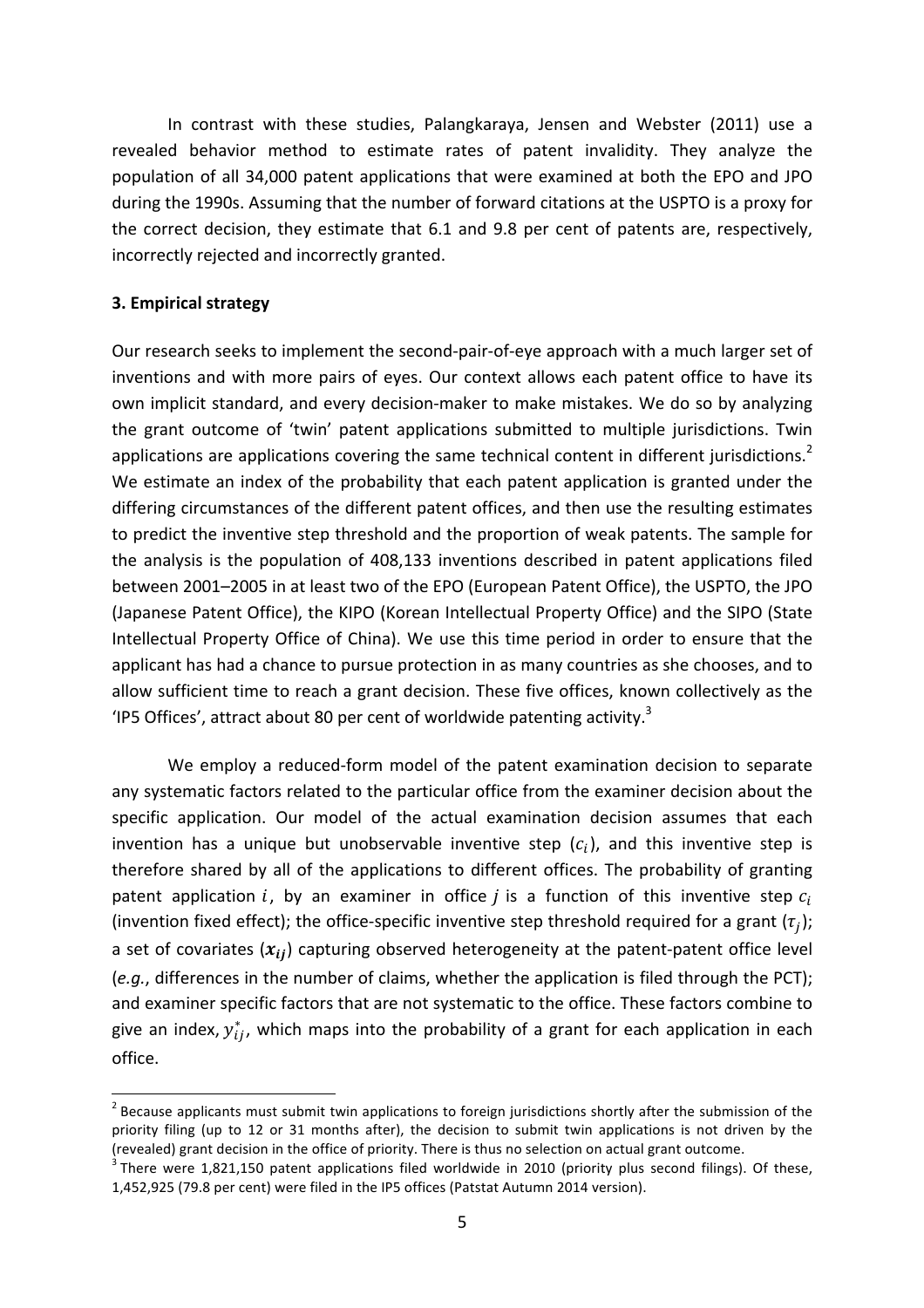We do not observe this index but rather the binary grant decision,  $y_{ij}$ , which takes the value 1 if invention i is granted a patent at office j and 0 otherwise. We estimate  $y_{ij}^*$ using a latent variable approach:

$$
y_{ij}^* = -\tau_j + c_i + x_{ij}\beta + \varepsilon_{ij}, \qquad y_{ij} = 1 [y_{ij}^* > 0]
$$
 (1)

where a patent for invention  $i$  is granted at office  $j$  if the latent score is greater than 0. From (1) is can be easily seen that  $(-\tau_i + c_i)$  is the extent to which the content of the application surpasses the office inventive step and that  $x_{ii}\beta$  represents the influence of other systematic features of the office's examination rules. We start by assuming for simplicity that the individual elements of parameter vector  $\beta$  are constant across *i's*. In concrete terms, this means that the effect of, e.g., the number of claims on the latent score is common across offices. We will relax that assumption at a later stage.

The stochastic error term  $\varepsilon_{ij}$  is the aggregation of factors that makes the decision on the criteria for patentability uncertain (*i.e.*, subjective). It captures all of the reasons why, after allowing for the systematic tendencies captured by the regressors, different examiners might reach different decisions on the same invention. That is, if the same application were examined in the same office, under the same office procedures but by a different examiner, any difference in the decision would be explained by  $\varepsilon_{ij}$ . Conceptually, if invalidity is only a minor issue, then most of the differences in outcomes at different offices would be due to systematic office effects; in our model this would correspond to the variance of  $\varepsilon_{ij}$  being small. Conversely, a large variance, causing outcomes across offices to differ even after controlling for invention and office attributes, would be evidence that one or more offices are granting weak patents. An implicit identifying assumption is that  $E_i(\varepsilon_{ii}) = 0$ , *i.e.*, examiners at office  $j$  take correct decisions on average. (Any systematic deviation from the 'correct' outcome is captured by the office-specific component.) Likewise  $E_i(\varepsilon_{ii}) = 0$ , *i.e.*, every invention is treated fairly on average across offices.

We then use the model parameters to tease out the sources of inconsistency in the grant decisions across offices. We call  $\widehat{y}_{ij}$  the correct (*i.e.*, predicted) grant outcome and  $y_{ij}$ the observed grant outcome. The inconsistency is composed of patent applications that are granted at one office but where the equivalent is refused by at least one other office. Conceptually, one can decompose this measure into three components: focal office 'mistake'; office inventive step threshold difference; and other office "mistake". Patents mistakenly granted at the focal office are what we call weak patents. In practice, we compute the components in the following way:

- (a) the grant is 'correct' given the focal office's inventive threshold but
	- (i) the other office(s) made a mistake given that their 'correct' decision should be to grant the application ('Other office mistake');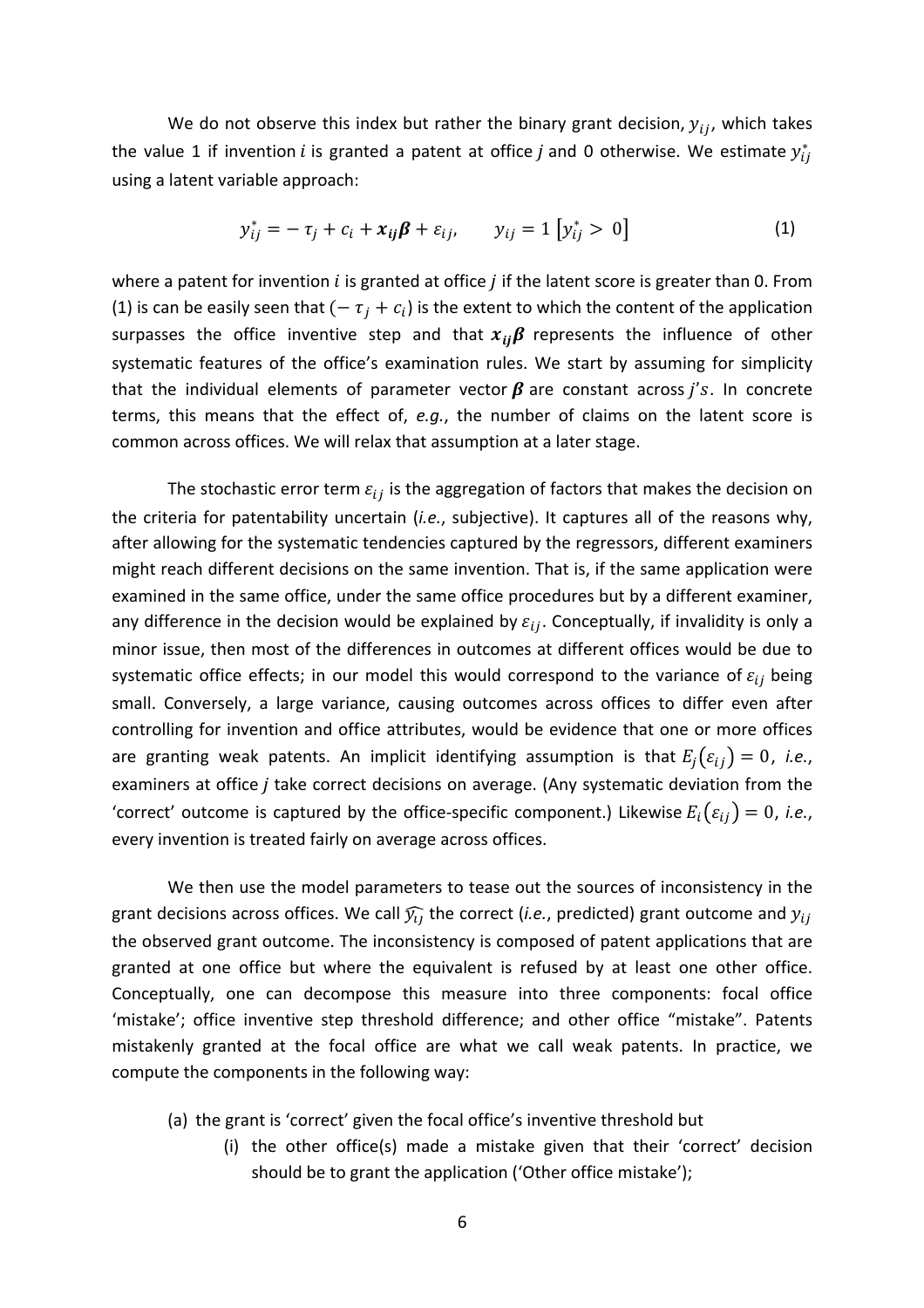- (ii) the other offices(s) were correct in deciding a refusal ('Office threshold differences');
- (b) the grant is 'incorrect' given the focal office's inventive threshold ('Focal office mistake', regardless of what the other offices' decisions should have been).

We illustrate these various cases in Section 5.

# **4. Data and variables**

## *4.1 A dataset of one-to-one equivalents across offices*

The construction of the dataset is a major undertaking. It combines data from seven offline and online sources. The main data source is the EPO-OECD PATSTAT database (October 2014 release) for the backbone of the dataset. We start from the universe of priority patent applications filed anywhere in the world over the period 2001 to 2005 (de Rassenfosse et al., 2013) and track their one-to-one equivalents in any of the five offices.<sup>4</sup> Application B is an equivalent of application A if B claims A as sole priority (*i.e.*, no merged patent applications) and A is only claimed by B in B's office (*i.e.*, no split patent applications). In this sense, A and B cover the same technical content and are 'twin' applications. We also extract from PATSTAT information on applicants' country of residence, patents technological fields as identified with the International Patent Classification (IPC) codes, and filing route (either the 'Paris Convention' route or the 'Patent Cooperation Treaty', PCT, route).

Data on the application legal status (granted/refused/withdrawn) come from: the EPO's INPADOC PRS table for PATSTAT for European and Chinese applications; from JPO's public access on-line Industrial Property Digital Library Database (IPDLD) for Japanese applications; from KIPO public access on-line IPR Information Service (KIPRIS) for Korean applications; and from the USPTO's Public Pair on-line database for US applications.

Data on the number of claims of published patent applications come from: PATSTAT for European applications; SIPO's on-line patent search platform for Chinese applications; IPDLD for Japanese applications; KIPRIS for Korean applications; and lens.org for US applications. We developed specific web-crawlers to collect online information.

## *4.2 Variables*

Our main dependent variable,  $y_{ij}$ , is the binary outcome that takes the value of 1 if patent application *i* was granted by an examiner in patent office *j* and 0 if refused.<sup>5</sup> Our measure of

 $4$  Thus, our sample may include a priority patent application filed, say, at the Brazilian patent office and with an equivalent at the EPO and the USPTO.

 $<sup>5</sup>$  In reality, there is a spectrum of possible examination outcomes. In particular, an application may be granted</sup> but have some of its claims denied in one or more offices. We have not explored the empirical significance of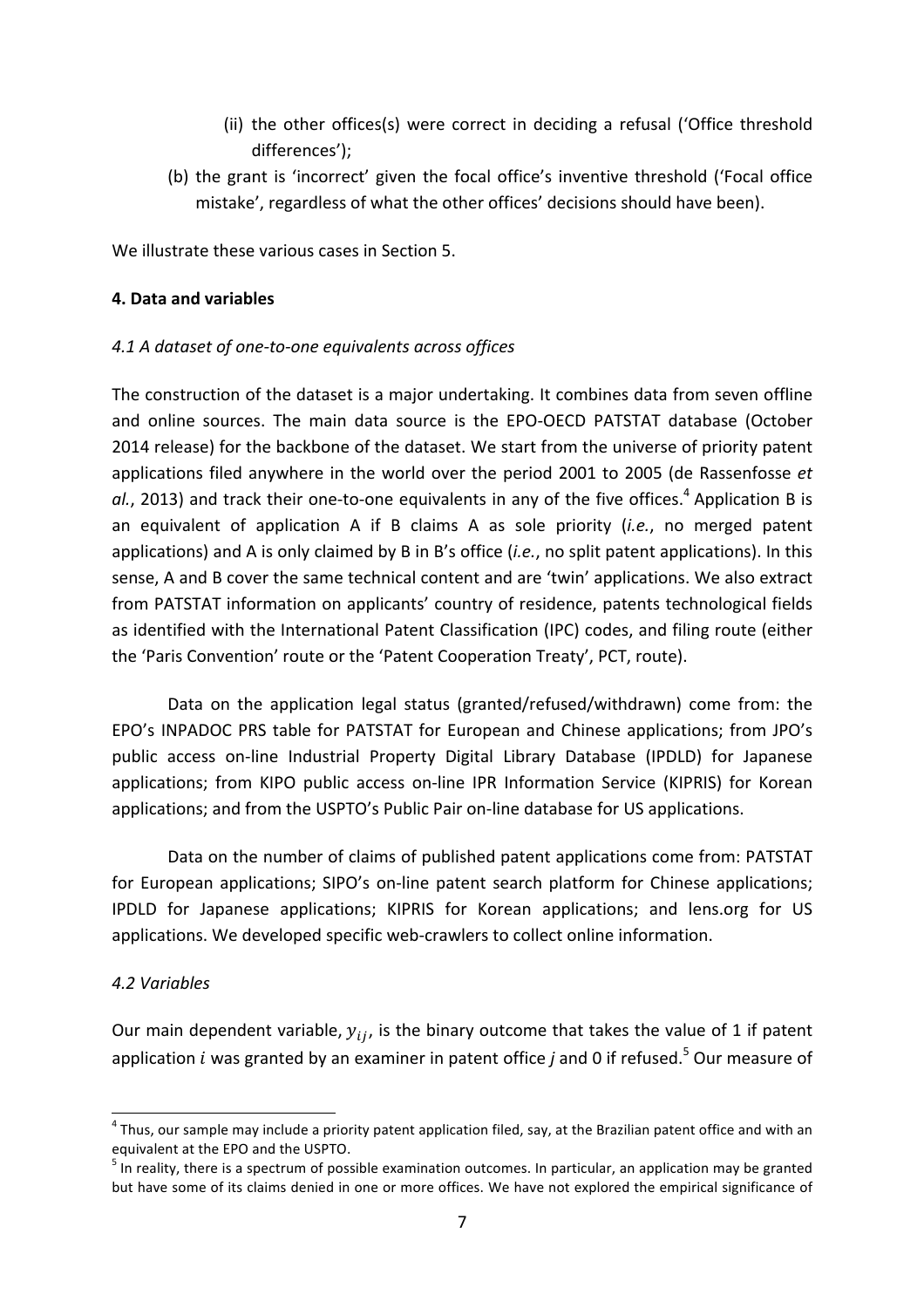refusal includes applications that were examined and refused by the patent office plus all quasi-refusals. Quasi-refusals include patent applications that were withdrawn at the EPO following a negative search report containing X or Y citations, which challenge the inventive step of an application. Indeed, many applications at the EPO are withdrawn after a (negative) office communication, which Lazaridis and van Pottelsberghe (2007) take as evidence of quasi-refused applications.

There are three observable sources of heterogeneity with respect to the grant outcome in the data: systematic office differences  $(j)$ , systematic invention differences  $(i)$ , and application-patent office differences  $(i)$ . The first two sources are accounted for by the use of office and invention fixed effects, respectively. Concerning the third source, we control for four variables,  $x_{ij}$ , that are likely to induce heterogeneity in the grant decision across offices for the same invention.

The first of these controls is a dummy variable,  $local$  applicant<sub>ii</sub>, which equals 1 if there is at least one applicant with an address in the same jurisdiction as the examining patent office, and 0 otherwise. There is clear empirical evidence that patent offices give differential treatment to applications based on the country of residence of applicants, with domestic applicants having a higher probability of grant (Webster, Palangkaraya and Jensen, 2014). This home bias may reflect prejudice, but it may also reflect the fact that domestic applicants have stronger incentives to push the patent application in their home market or that they may be more familiar with their home patent system.

The second is the dummy variable *priority filing<sub>ii</sub>*, which takes the value 1 if application *i* is a priority filing in office *j* and 0 otherwise. By the construction of our data, there can be only one priority filing per family. Firms usually file a priority filing in the office they know best, which may affect the likelihood that they receive a grant in that office. The country of the priority office may also be the most important market, where incentives to push for a grant are stronger.

The third is the dummy variable  $PCT_{ij}$ , which indicates whether the patent application was filed through the Patent-Cooperation Treaty route.<sup>6</sup> The PCT is an international treaty that facilitates international patenting. There are non-trivial administrative implications of using the PCT route that may affect the consistency of examination outcome (e.g., search report shared between all the offices, extension of priority right from 12 to 31 months).

<sup>&</sup>lt;u> 1989 - Andrea Santa Andrea Andrea Andrea Andrea Andrea Andrea Andrea Andrea Andrea Andrea Andrea Andrea Andr</u> this possibility. Differences in languages of the patent documents across offices make such an approach challenging to implement in a large scale.

 $6$  Note that some equivalents are filed partly though the PCT route and partly though the Paris route, leading to within-twin variation.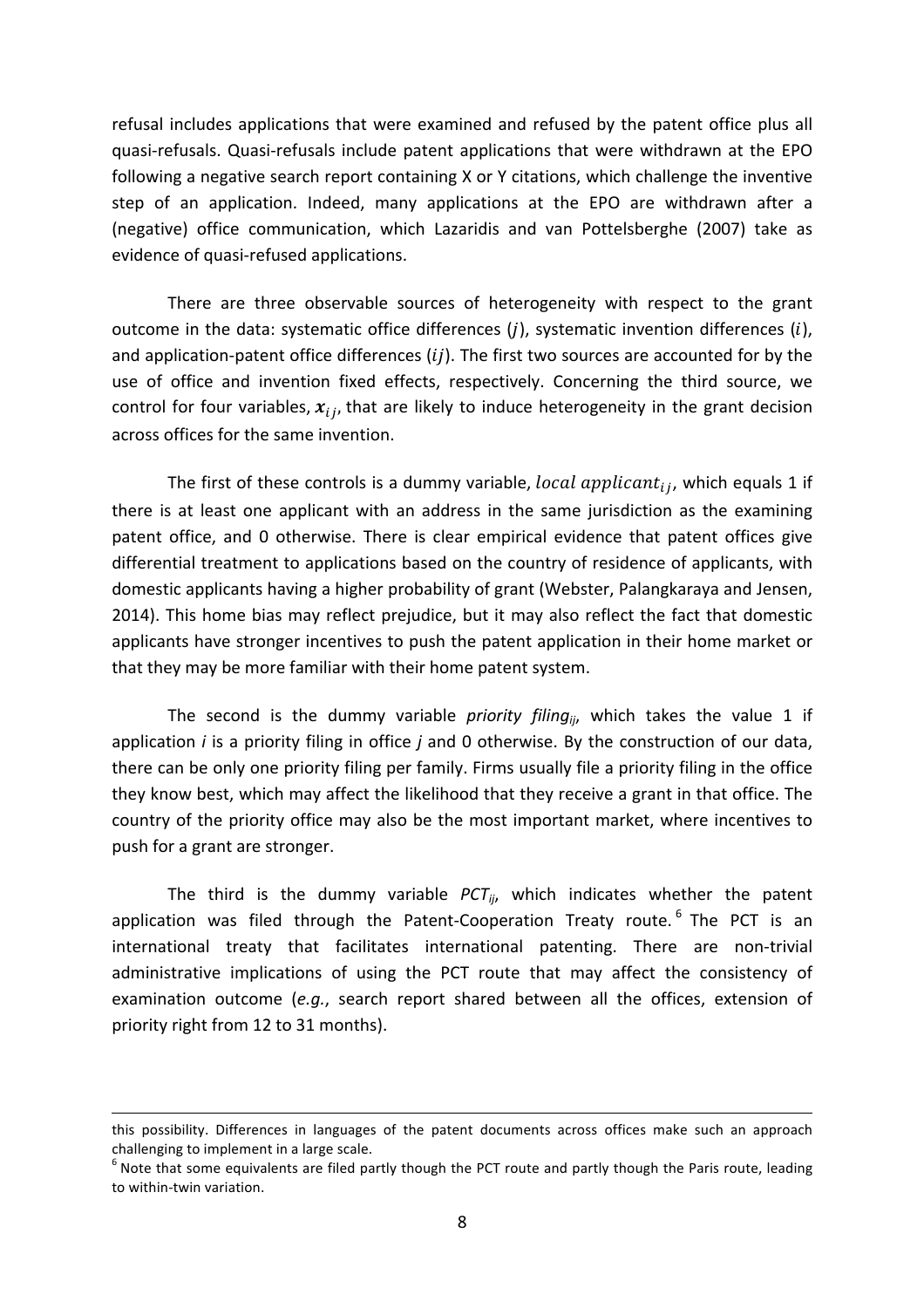Finally, we control for the number of claims (*claims<sub>ii</sub>*), which is the number of claims articulated in the patent application at the time of lodgment. Although twin applications in our sample cover the same technical content, the actual scope of the application may differ across offices. The number of claims is a proxy for differences in the scope of protection.

Table 1 presents a summary of the characteristics of the patent applications at each office for two samples. The balanced sample (Panel A) is composed of 10,822 inventions for which a patent application has been filed at all five offices (there are thus 54,110 patent applications). The full sample (Panel B) is composed of 408,133 inventions with a patent application in at least two offices, covering in total more than a million applications. Overall, on the full sample, the JPO, at 72.2 per cent, recorded the lowest grant rate and the SIPO, at 96.3 per cent, the highest. More than half of applications at the JPO had at least one local applicant compared with only 3.1 per cent at SIPO.<sup>7</sup> SIPO had also the smallest rate of priority filings and JPO the highest. (Indeed, except for the EPO, there is a strong correlation between the office of priority filing and whether the applicant is local to that office.) Use of the PCT was highest for the EPO but lowest for KIPO. Finally, the average number of claims at the time of application varies between 10.3 at the JPO and 17.8 at the USPTO.

| rable 1. Descriptive statistics |                          |           |                     |                     |                |        |  |  |
|---------------------------------|--------------------------|-----------|---------------------|---------------------|----------------|--------|--|--|
|                                 | N                        | Grant (%) | local applicant (%) | priority filing (%) | <b>PCT (%)</b> | claims |  |  |
|                                 | Panel A. Balanced sample |           |                     |                     |                |        |  |  |
| <b>EPO</b>                      | 10,822                   | 84.9      | 27.7                | 6.3                 | 44.2           | 14.7   |  |  |
| <b>USPTO</b>                    | 10,822                   | 91.5      | 17.5                | 18.6                | 33.0           | 17.2   |  |  |
| <b>KIPO</b>                     | 10,822                   | 88.3      | 14.7                | 14.6                | 4.5            | 14.9   |  |  |
| <b>JPO</b>                      | 10,822                   | 82.6      | 36.5                | 36.7                | 37.7           | 11.1   |  |  |
| <b>SIPO</b>                     | 10,822                   | 97.9      | 0.6                 | 0.6                 | 21.7           | 15.2   |  |  |
|                                 | Panel B. Full sample     |           |                     |                     |                |        |  |  |
| <b>EPO</b>                      | 163,012                  | 76.8      | 44.2                | 9.8                 | 45.3           | 15.6   |  |  |
| <b>USPTO</b>                    | 325,068                  | 91.4      | 20.0                | 22.3                | 22.8           | 17.8   |  |  |
| <b>KIPO</b>                     | 127,314                  | 84.4      | 41.5                | 41.0                | 2.3            | 14.9   |  |  |
| <b>JPO</b>                      | 278,760                  | 72.2      | 56.3                | 56.4                | 26.5           | 10.3   |  |  |
| <b>SIPO</b>                     | 170.777                  | 96.3      | 3.1                 | 3.3                 | 19.7           | 15.3   |  |  |

#### **Table 1. Descriptive statistics**

Notes: Data relate to patent applications filed between 2000 and 2005. See main text for data sources.

Table 2 provides an overview of the number of equivalents (*i.e.*, twins) between offices. There are 125,704 direct equivalents between the USPTO and the EPO. The lowest number of equivalents is reached between the EPO and the KIPO (32,082 patent applications) and the highest number is reached between the USPTO and the JPO (212,673 applications). As far as the SIPO is concerned, it is most integrated with the USPTO, followed by the JPO.

 $<sup>7</sup>$  The low proportion of local applicants at the SIPO reflects the fact that very few Chinese firms apply for</sup> patent protection in foreign jurisdictions, which is a pre-condition for being in the sample.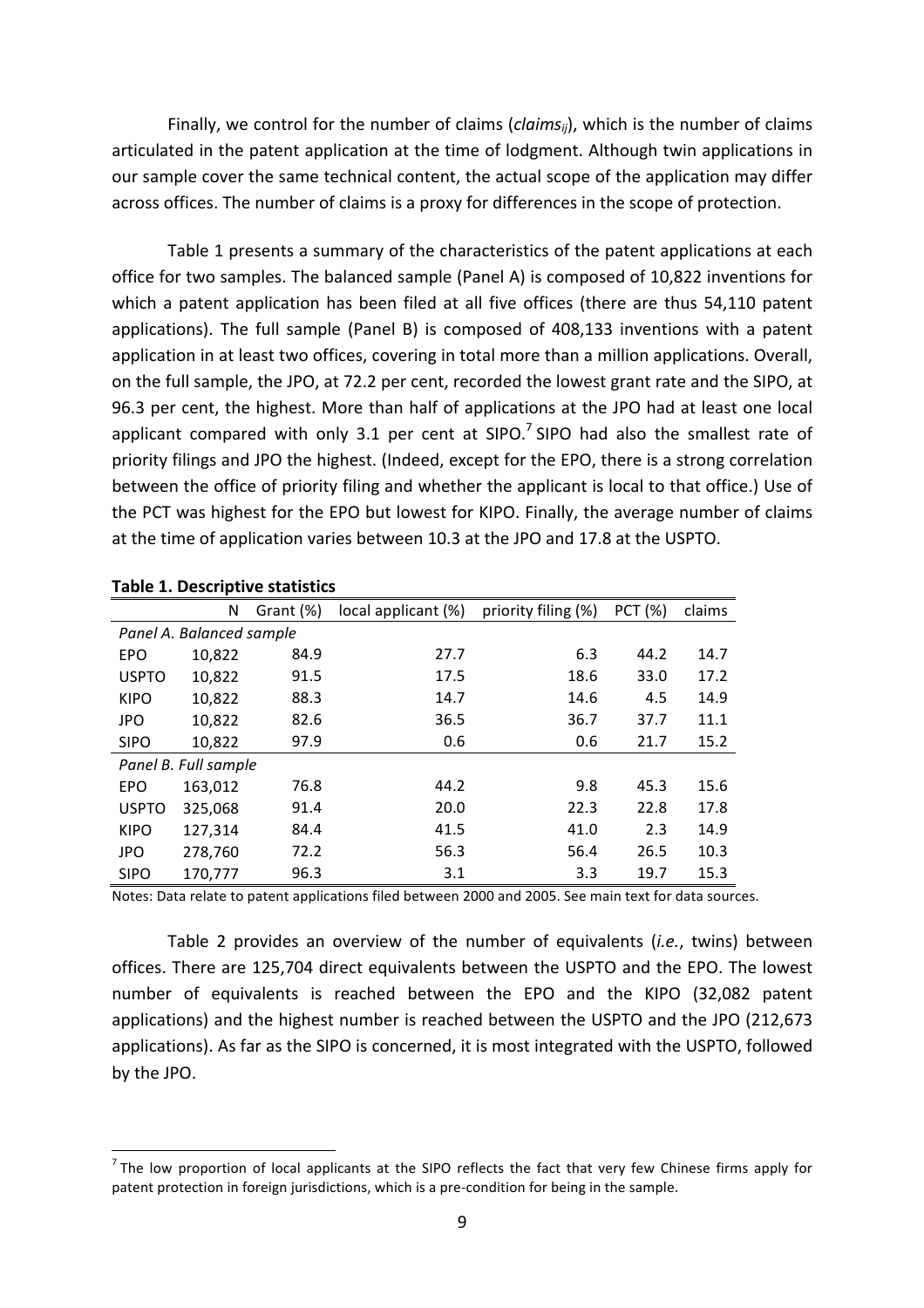|              | EPO     | <b>USPTO</b>           | <b>KIPO</b> | JPO | <b>SIPO</b> |
|--------------|---------|------------------------|-------------|-----|-------------|
| <b>EPO</b>   |         |                        |             |     |             |
| <b>USPTO</b> | 125,704 |                        |             |     |             |
| <b>KIPO</b>  | 32,082  | 87.228                 |             |     |             |
| JPO          |         | 91,878 212,673 79,757  |             |     |             |
| <b>SIPO</b>  | 59.597  | 119,841 64,925 113,561 |             |     |             |

#### Table 2. Cross-country number of equivalents

Notes: Data relate to the full sample.

## **5. Estimations and results**

#### *5.1 Inconsistency rates*

We start by examining the data by looking at the 'raw' inconsistency rates, *i.e.*, without correcting for office-specific differences and without neutralizing the influence of examiners' subjective assessments. Results presented in Table 3 for the full sample of patent applications show that 21.3 per cent of the patents that were granted by the EPO were refused in at least one other office. The corresponding figure is highest at the SIPO, where 26.9 per cent of patents granted were refused at least once elsewhere and lowest at the JPO, with a rate of 13.9 per cent.

## **Table 3. Inconsistency rates**

| Office       | Number of       | Proportion        |  |  |
|--------------|-----------------|-------------------|--|--|
|              | granted patents | refused elsewhere |  |  |
| EPO          | 125,195         | 21.3              |  |  |
| <b>USPTO</b> | 297,072         | 25.2              |  |  |
| <b>KIPO</b>  | 107,501         | 25.7              |  |  |
| <b>JPO</b>   | 201,335         | 13.9              |  |  |
| <b>SIPO</b>  | 164,527         | 26.9              |  |  |

Notes: Data relate to the full sample.

However, as discussed, some of the rejections observed certainly are well founded. The proportion of patents refused elsewhere reflects a combination of legitimate inventive step threshold differences, mistakes by the focal office and/or mistakes by at least one other office. Next section teases out these sources of heterogeneity.

## *5.2 Econometric decomposition of the inconsistency rates*

There are two conceptually distinct ways to estimate equation  $(1)$  econometrically. The first considers that we observe *different outcomes of the same unit i*. The patent examination process is subject to office-specific rules, incentives and biases, and these unobserved factors may or may not be correlated across offices. For example, inventions based on new technologies may be harder to assess against the examination manuals and, therefore, it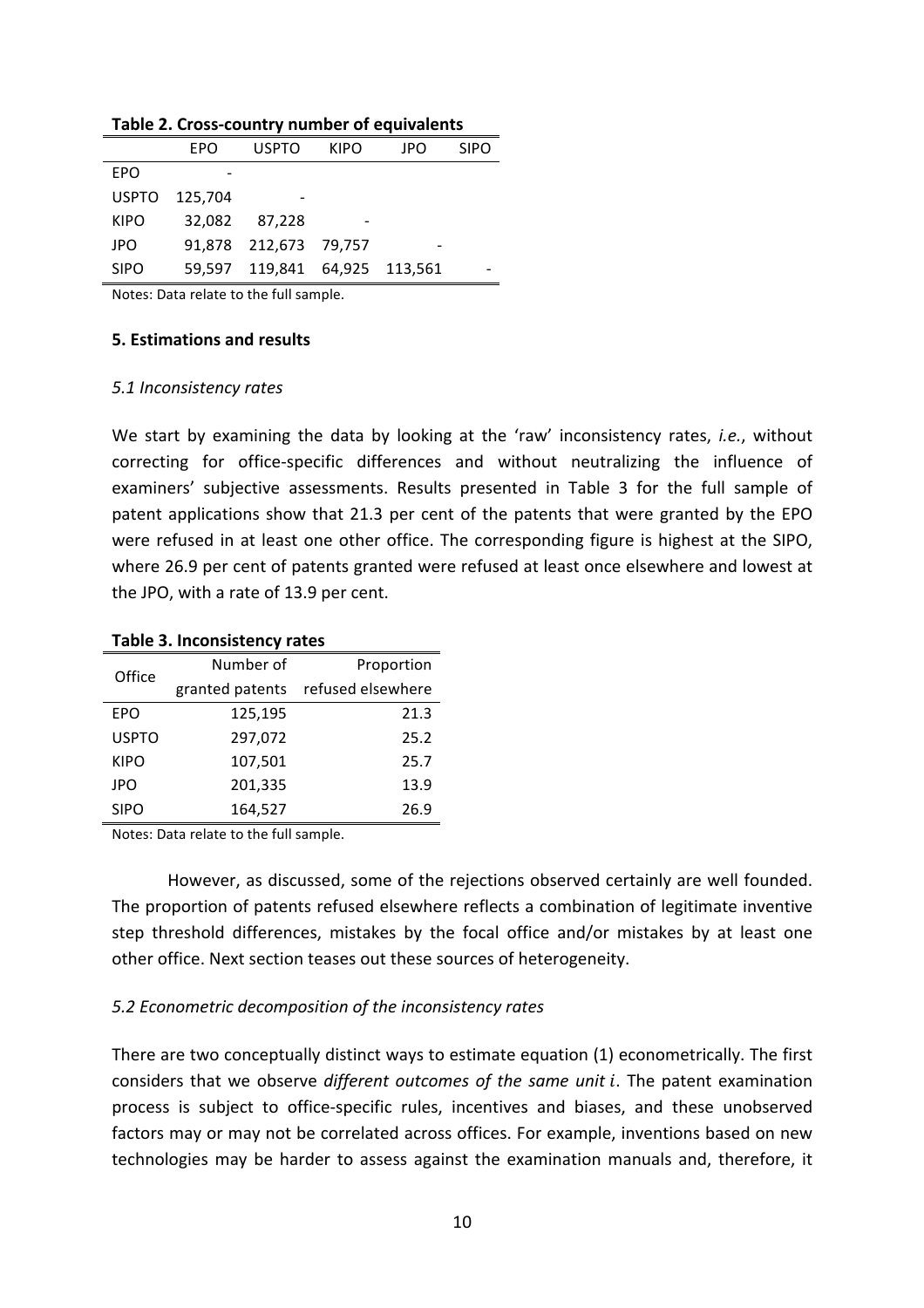may be more appropriate to assume  $cov(\varepsilon_{ii}, \varepsilon_{ik}) > 0$  if  $j \neq k$ , that is, the omitted explanatory factors for each invention are correlated across offices. Such an approach treats equation (1) as a system of *J* linear equations that one can estimate with a seemingly unrelated regressions (SUR) model. The SUR model has the advantage of taking into account the correlation of errors across offices in the estimation process to improve the efficiency of the estimates. However, implementing fixed effects in a SUR model is not straightforward when the number of individual effects is large. One can control for fixed effects by demeaning the data but at the cost of dropping one equation due to the additivity constraint introduced (leading to a singular variance matrix problem). In addition, the SUR model requires a balanced dataset, which considerably reduces the size of the sample we can use.

The second way considers that we observe the *same outcome in different contexts j*, leading to a fixed-effect (FE) panel data model. The fixed-effect estimator handles unbalanced panels and produces estimates for all offices, which are two desirable features over SUR. However, it does not account explicitly for the fact that the decision errors may be correlated across offices. The extent to which this limitation matters for the present study is an empirical question. As we show below, the SUR and FE models produce quantitatively similar results—our preferred specification is thus the FE model.

Finally, note that we rely on a linear probability model, which implies that some predicted probabilities might lie outside the unit interval. This issue is of little concern because we are interested ultimately in *ranking* patents by their probability of being granted (and not in the predicted probability score of the grant rate per se). In addition, most of the covariates are discrete such that the linear assumption is acceptable. However, we correct standard errors by using heteroskedastic-robust standard errors when appropriate.<sup>8</sup>

We first present results of the econometric model, and then discuss the sources of apparent inconsistency. Table 4 presents the coefficients of equation (1) estimated with different regression models and samples. The column labeled M1 presents an estimate of the SUR model performed on the balanced sample of inventions, having equivalent patent applications at all five offices. As discussed, we need to exclude one office for the model to run, and we arbitrarily exclude the EPO. Column M2 presents results of the fixed-effect estimator for the balanced sample and column M3 for the full sample of inventions with equivalent in at least two jurisdictions. Coefficients in models M1–M3 are constrained to be equal across offices (**β**). In model M4, the coefficients for each covariate are office-specific ( $\mathcal{B}_i$ ), but we only report coefficients for the base group (EPO) for conciseness. Finally, model

 $8$  An alternative estimator is the conditional logit estimator. However, it does not exploit information from patent families that are granted at all offices, which is not desirable.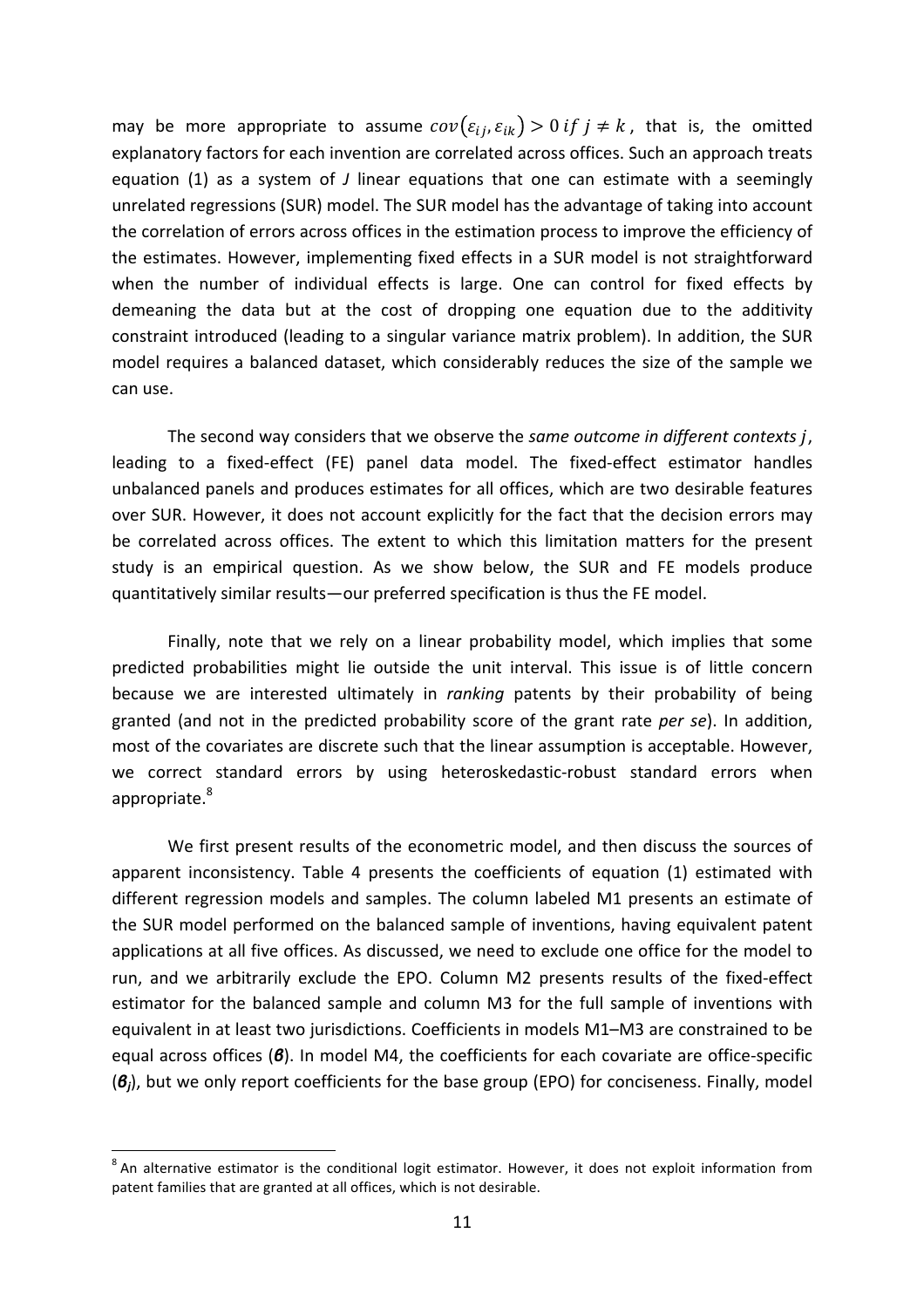M5 extends model M4 by controlling for the timing of the decision by offices. The reference group is the office that published the grant (or rejection) decision first.

|                                      | M1          | M <sub>2</sub> | M3          | M4                  | M5                  |
|--------------------------------------|-------------|----------------|-------------|---------------------|---------------------|
| Regression model:                    | $SUR^{(a)}$ | FE             | FE          | FE                  | FE.                 |
| Sample:                              | Balanced    | Balanced       | Full        | Full                | Full                |
| Coefficients:                        | Constrained | Constrained    | Constrained | Free <sup>(b)</sup> | Free <sup>(b)</sup> |
|                                      |             |                |             |                     |                     |
| local applicant (LA)                 | $0.126*$    | $0.142*$       | $0.175*$    | $0.138*$            | $0.100*$            |
|                                      | (0.007)     | (0.006)        | (0.002)     | (0.002)             | (0.002)             |
| priority filing (PF)                 | 0.003       | 0.018          | $0.084*$    | $-0.081*$           | $-0.092*$           |
|                                      | (0.013)     | (0.017)        | (0.003)     | (0.006)             | (0.006)             |
| LA x PF                              | $-0.084*$   | $-0.121*$      | $-0.166*$   | $-0.069*$           | $-0.053*$           |
|                                      | (0.016)     | (0.019)        | (0.004)     | (0.006)             | (0.006)             |
| PCT                                  | $0.034*$    | $0.030*$       | $0.039*$    | $0.127*$            | $0.115*$            |
|                                      | (0.004)     | (0.004)        | (0.001)     | (0.003)             | (0.002)             |
| claims (log)                         | $-0.007$    | $-0.008$       | $-0.020*$   | $-0.037*$           | $-0.040*$           |
|                                      | (0.004)     | (0.005)        | (0.001)     | (0.002)             | (0.002)             |
| Timing of decision (ref=1, earliest) |             |                |             |                     |                     |
| Decision #2                          |             |                |             |                     | $-0.097*$           |
|                                      |             |                |             |                     | (0.001)             |
| Decision #3                          |             |                |             |                     | $-0.148*$           |
|                                      |             |                |             |                     | (0.001)             |
| Decision #4                          |             |                |             |                     | $-0.182*$           |
|                                      |             |                |             |                     | (0.002)             |
| Decision #5 (latest)                 |             |                |             |                     | $-0.237*$           |
|                                      |             |                |             |                     | (0.004)             |
| Office effects (ref=EPO)             |             |                |             |                     |                     |
| <b>USPTO</b>                         | $0.028*$    | $0.097*$       | $0.176*$    | $0.264*$            | $0.164*$            |
|                                      | (0.003)     | (0.005)        | (0.001)     | (0.005)             | (0.005)             |
| <b>KIPO</b>                          | 0.007       | $0.075*$       | $0.123*$    | $0.036*$            | $-0.009$            |
|                                      | (0.003)     | (0.005)        | (0.002)     | (0.006)             | (0.006)             |
| <b>JPO</b>                           | $-0.074*$   | $-0.004$       | $-0.047*$   | $-0.076*$           | $-0.070*$           |
|                                      | (0.003)     | (0.006)        | (0.002)     | (0.005)             | (0.005)             |
| <b>SIPO</b>                          | $0.104*$    | $0.172*$       | $0.239*$    | $0.195*$            | $0.165*$            |
|                                      | (0.002)     | (0.004)        | (0.002)     | (0.005)             | (0.005)             |
| Constant                             |             | $0.821*$       | $0.749*$    | $0.766*$            | $0.890*$            |
|                                      |             | (0.013)        | (0.003)     | (0.005)             | (0.005)             |
| Number of observations               | 43,288      | 54,110         | 1,064,513   | 1,064,513           | 1,064,513           |
| Number of inventions                 | 10,822      | 10,822         | 408,133     | 408,133             | 408,133             |
| R-squared (within)                   |             | 0.053          | 0.103       | 0.119               | 0.153               |

# **Table 4. Determinants of grant outcome**

Notes:  $*$  p < 0.001; heteroskedastic-robust standard errors in models M2–M5; <sup>(a)</sup> iterated seemingly unrelated regression with demeaned data; (b) office-specific coefficients, but only coefficients for the reference group (EPO) reported.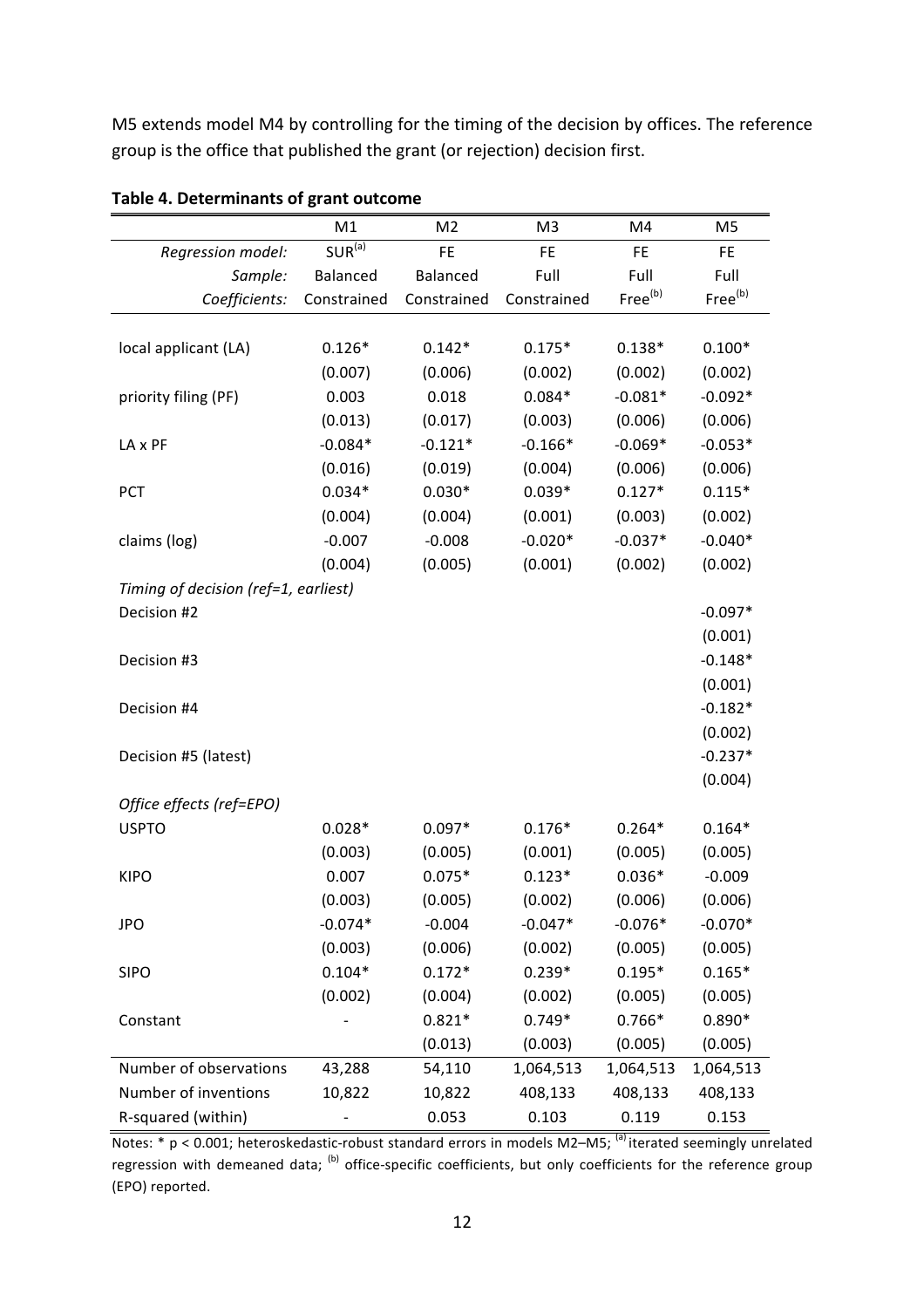A first observation is that coefficients have similar magnitude and statistical significance between the SUR model (M1) and the FE model (M2). A second observation is that extending the analysis to the full sample (from model M2 to model M3) produces coefficients that have similar signs but that have stronger statistical significance (expectedly). Notice the strict probability threshold of 1 per thousands for declaring statistical significance of estimated parameters in order to account for the large number of observations. Regarding specific covariates, the results suggest a strong *local applicant* effect, similar to that documented in Webster, Jensen and Palangkaraya (2014). In model M3, the *local applicant* effect is double the magnitude of the *priority filing* effect, and the *local applicant* effect is biggest for non-priority filings. Note that the *priority filing* effect is negative at the EPO (reported in columns M4 and M5) but positive at the other offices (not reported). Patent applications filed through the *PCT* route have a grant rate that is about 3– 4 percentage points higher than non-PCT applications (models M1–M3). The effect of the number of claims is always negative, but statistically significant only with the full sample (models M3–M5). Finally, the timing of the decision has a strong effect on the probability of grant, with later decisions being systematically less favorable. $^{9}$ 

Next, we use the estimated parameters of model M5, the most complete model, to tease out the sources of apparent inconsistency. As explained, we first need to compute the 'correct' grant outcome  $\widehat{y}_{ij}$  for all patent applications in our sample. The grant outcome is based on the linear prediction of the latent quality score (including the fixed effect). Since the linear probability model minimizes the mean squared errors, it produces correct inferences on average. This implies that the number of type I errors (mistakenly refused applications) is equal to the number of type II errors (mistakenly granted applications). Hence, patent applications with a predicted latent quality score above the  $q_i$ 's percentile must be granted, and refused otherwise—where  $q_i$  corresponds to the average observed grant rate for applications at office  $j$ .<sup>10</sup> We then break down the raw inconsistency rate as explained in Section 3.

Let us illustrate the methodology using the EPO as the focal office. According to Table 3, 21.3 per cent of applications granted at the EPO (=26,624) have been refused in at least one other office. We present each of the three cases in turn. First, there are 8.5 per cent of applications that were legitimately granted by the EPO and legitimately refused by at least another office ('Office threshold difference'). Second, there are 8.8 per cent of applications that were legitimately granted by the EPO but unduly refused by at least another office ('Other office mistake'). Third, a total of 4 per cent of applications were

 $9$  There are two potential reasons for this negative effect. The order of decision could reflect the amount of prior art available to assess the patentability of the invention. In that sense, offices that give a decision later have potentially more prior art available (identified by other offices) to refuse a patent. It could also reflect offices' own judgment about the patent, knowing that it takes longer to refuse a patent application than to accept one.

 $10$  It is easy to verify that this condition implies that the number of type I errors equals the number of type II errors.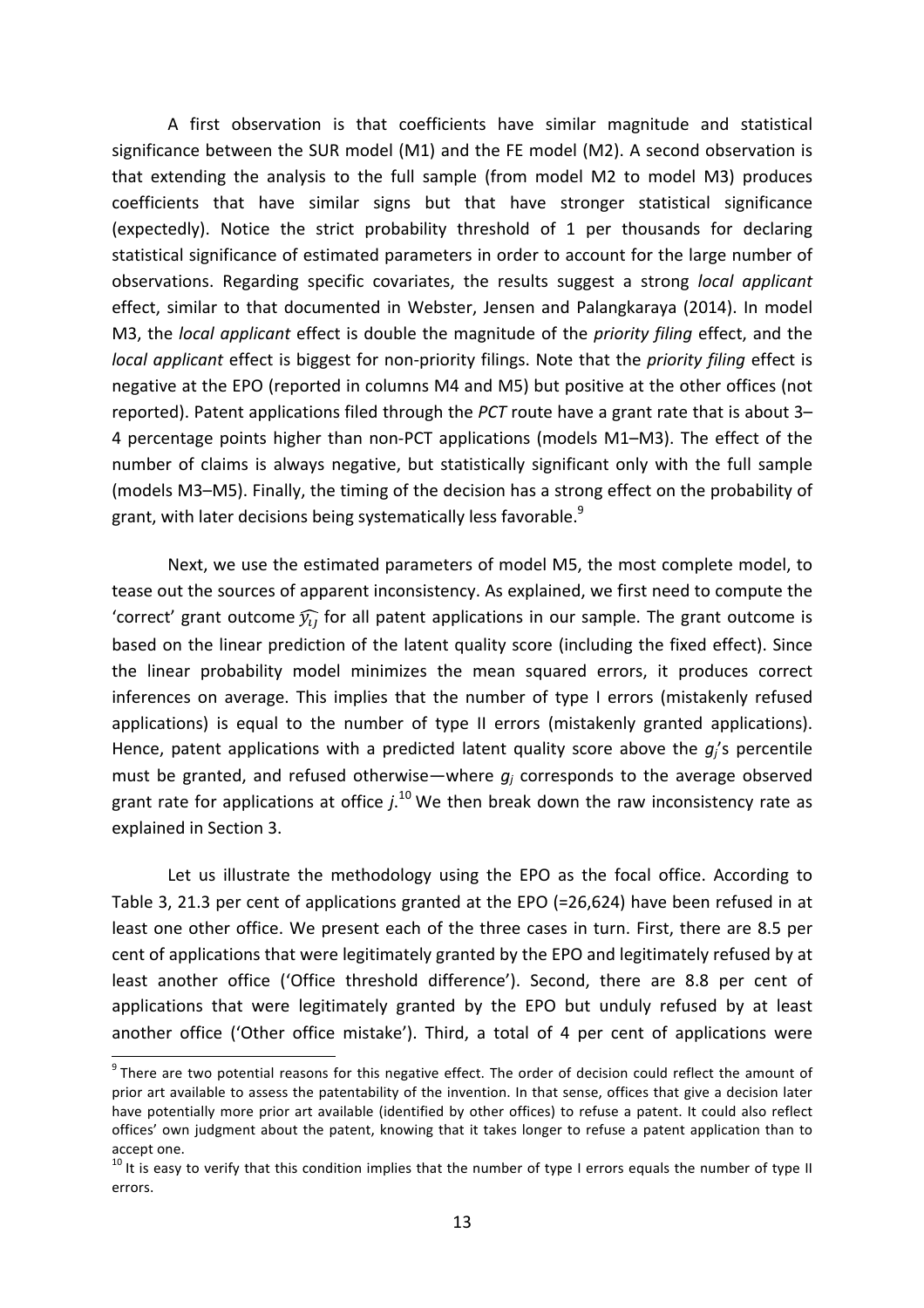unduly granted by the EPO. Regardless of whether other offices made a mistake in the applications (in terms of unduly *refusing* an application), these cases correspond to a 'Focal office mistake' and represent what we call weak patents.

|                          | EPO decision = $grant$ |                                  |               |  |  |  |
|--------------------------|------------------------|----------------------------------|---------------|--|--|--|
| Other office(s)          |                        | Incorrect grant<br>Correct grant |               |  |  |  |
| decision = refusal       | (% total granted)      | (% total granted)                |               |  |  |  |
| Correct refusal          | 3,472(2.8)             | 10,633 (8.5)                     |               |  |  |  |
| <b>Incorrect refusal</b> | 1,504(1.2)             | 11,015 (8.8)                     |               |  |  |  |
|                          | 4,976 (4.0)            | 21,648 (17.3)                    | 26,624 (21.3) |  |  |  |

**Table 5. Correct and incorrect grant at the EPO** 

Using this method, we can decompose the number of inconsistent grants from Table 3 into the various components for all offices. Doing so leads to the figures presented in Table 6.

|              |           | Reason(s) for inconsistency |                |              |  |  |
|--------------|-----------|-----------------------------|----------------|--------------|--|--|
|              | Raw rate  | Office threshold            | Focal office   | Other office |  |  |
|              | (Table 3) | difference                  | mistake (weak) | mistake      |  |  |
| <b>EPO</b>   | 21.3      | 8.5                         | 4.0            | 8.8          |  |  |
| <b>USPTO</b> | 25.2      | 15.4                        | 4.0            | 5.9          |  |  |
| <b>KIPO</b>  | 25.7      | 10.6                        | 4.8            | 10.3         |  |  |
| <b>JPO</b>   | 14.0      | 2.1                         | 5.7            | 6.2          |  |  |
| <b>SIPO</b>  | 26.9      | 15.3                        | 1.6            | 10.0         |  |  |

**Table 6. Decomposition of inconsistency rates, model M5** 

Notes: The first column corresponds to the last column of Table 3. See main text for details.

Overall, differences in office threshold account for up to about 15 per cent apparent inconsistency at the USPTO and the SIPO and 2.1 per cent at the JPO. In other words, the JPO has the highest threshold and the USPTO and the SIPO the lowest. Mistakes at the focal office (*i.e.*, rate of weak patents) account for as little as 1.6 per cent at the SIPO and as much as 5.7 per cent at the JPO.

The pattern of low grant thresholds is as would be expected. Japan, the country with the highest threshold according to the parameter estimates in Table 4, has a very low rate of granting patents that would be refused by other countries; China has the highest.<sup>11</sup> Of course, we cannot say what is the 'right' standard, so these numbers cannot be strictly interpreted in terms of patent quality. But they do give some quantitative perspective on the possible significance of low thresholds.

<sup>&</sup>lt;sup>11</sup> In theory, the strictest office should have a value of 0 in the column *Difference in office threshold*. The actual number differs from 0 due to the influence of patent-patent office factors  $(x_{ij})$ .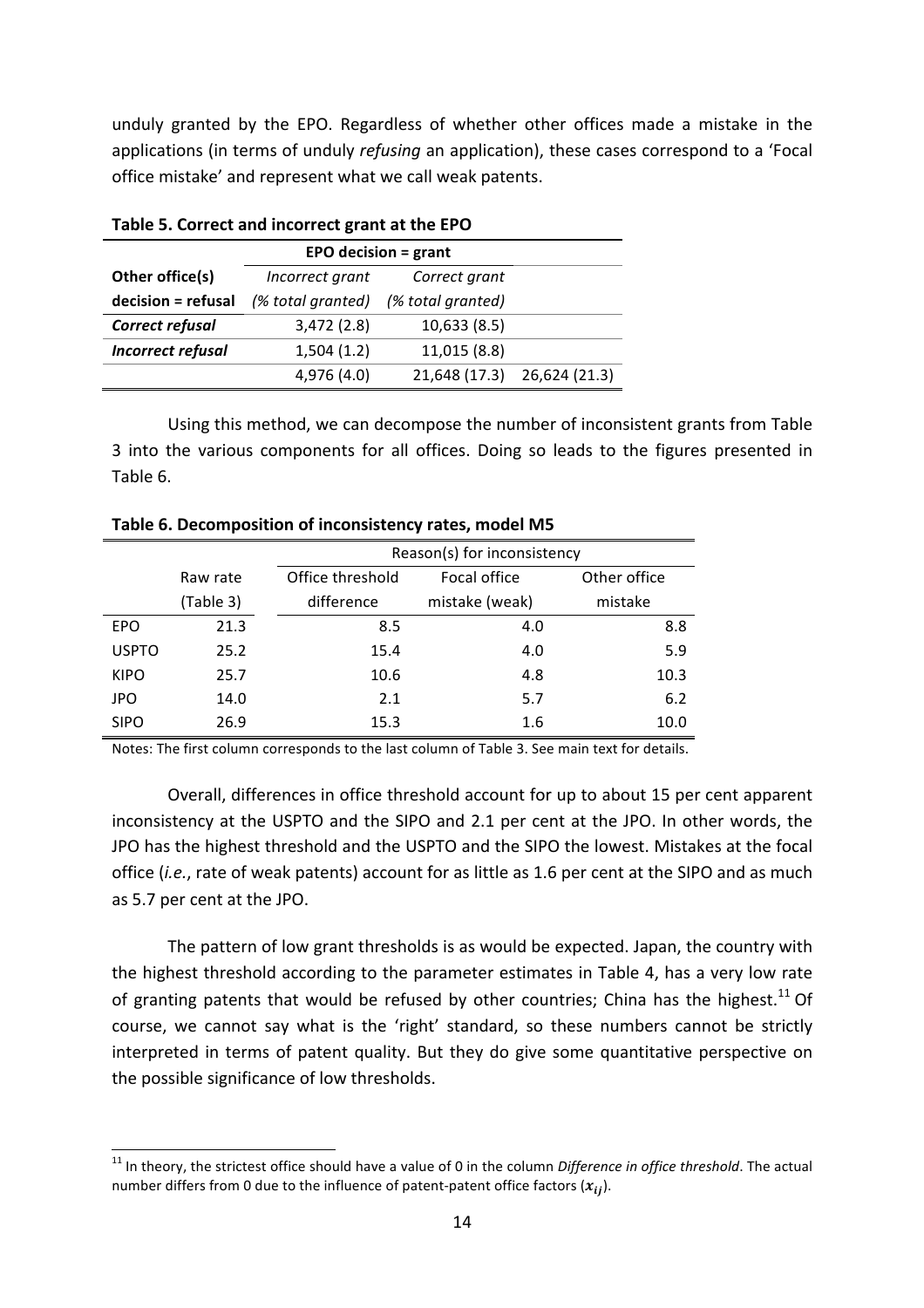It is tempting to compare the rate of weak patents between offices and conclude that the Chinese patent office is the most 'accurate' office, since it has the lowest figures by this measure. However, bear in mind that these figures correspond to *absolute* rates of weak patents, and that one must take into account the fact that offices have varying grant thresholds. In the limit, if an office has an extremely low threshold such that all applications should be granted, it can never make a mistake in the form of granting a patent that it should not have. Conversely, offices with very high thresholds have plenty of room for making mistakes. One can normalize the figures by estimating how much the office decision deviates from a random decision-making using the observed grant rate. For example, knowing that the observed grant rate at the EPO for the full sample is 76.8 per cent, a random grant decision would produce 17.8 per cent of Type I and Type II errors  $(0.768\times11)$ 0.768)). Relative to the total proportion of granted patents (0.768), the invalidity rate of random decisions would be simply  $1-0.768 = 0.232$ . Since the estimates imply that the EPO made 'only' 4.0 per cent of Type II errors, its relative accuracy is  $0.232/0.04 = 5.8$ . The interpretation is straightforward: should the EPO take random grant decisions, it would grant 5.8 times as many weak patents as it currently does. The relative accuracy rates at the other offices are 2.15 (USPTO), 3.25 (KIPO), 4.8 (JPO) and 2.3 (SIPO).

# **6. Discussion and robustness tests**

# *6.1 Accounting for differences in patentable subject matters*

Although the empirical analysis controls for four covariates that are likely to induce heterogeneity, one potential source that is not accounted for is the difference in patentable subject matter across jurisdictions. Such differences would lead to a legitimate grant at one office and a legitimate refusal at another office, but according to our method above, would be interpreted as an error in one office.

We know from discussions with patent attorneys that the definition of patentable subject matter in mechanical engineering is very similar across jurisdictions. Hence, we can use the field of mechanical engineering to get an estimate of focal office errors that is not affected by difference in patentable subject matter definition.

Table 7 assigns each family to one or more major technology OST technology groups based on any one of the IPC subclasses given at any office.<sup>12</sup> In addition, we use the 'Biotechnology' and 'Software' classifications from the OECD (2003) and Graham and Mowery (2004) respectively. Table 7 breaks down the inconsistency rates by technology field. The estimates are based on model M5, that is, the fixed effect estimator with officespecific coefficients run on the full sample and controlling for the timing of office decision.

 $12$  Office of Science and Technology, UK classifications.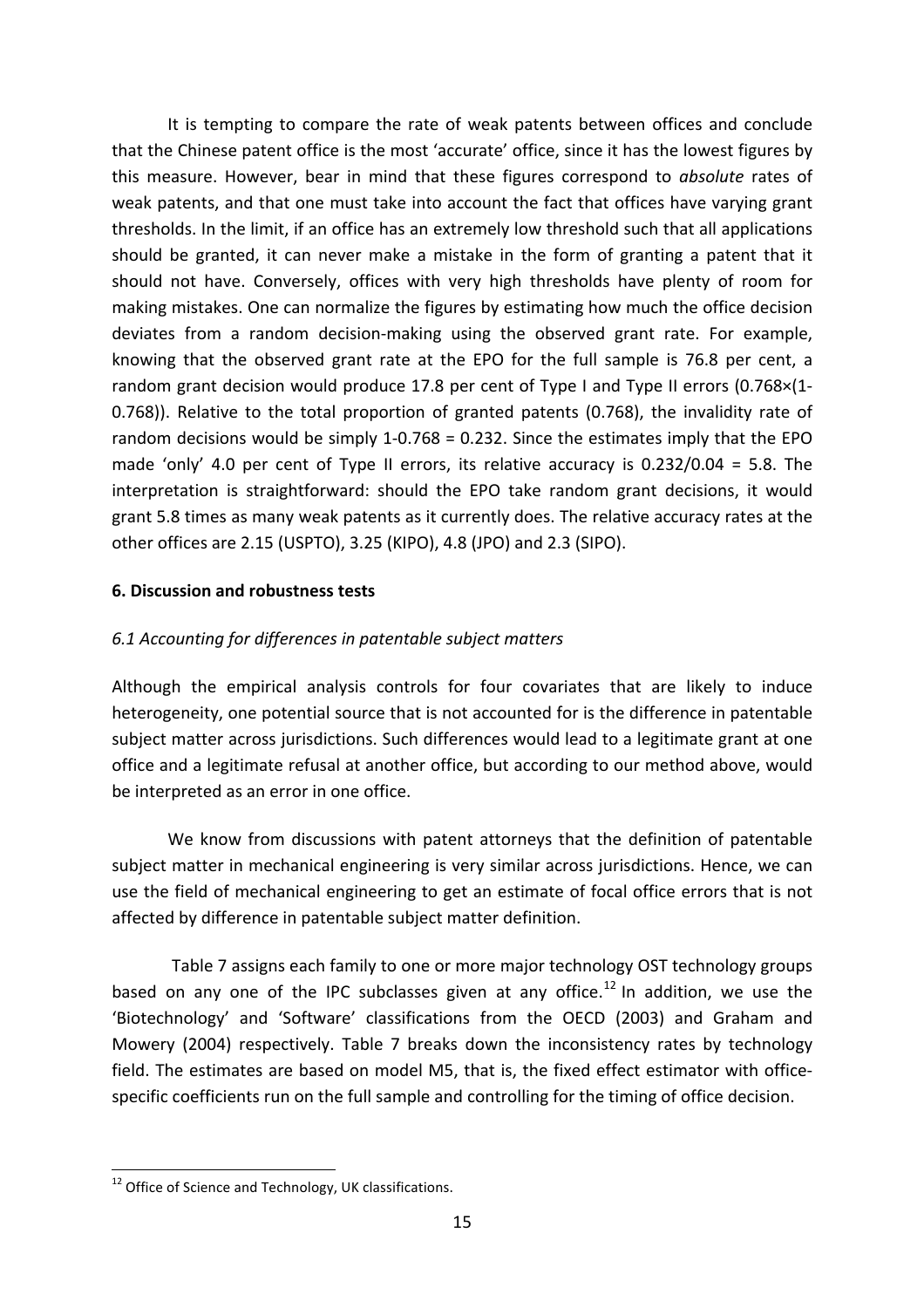|                               | <b>FPO</b> | <b>USPTO</b> | <b>KIPO</b> | JPO | SIPO |
|-------------------------------|------------|--------------|-------------|-----|------|
| Electrical                    | 5.3        | 4.2          | 4.2         | 5.8 | 1.8  |
| Instruments                   | 4.4        | 4.0          | 5.1         | 5.6 | 1.7  |
| Chemicals & pharmaceuticals   | 3.1        | 6.3          | 6.0         | 7.2 | 1.6  |
| Process engineering           | 3.5        | 5.0          | 5.4         | 6.1 | 1.4  |
| <b>Mechanical engineering</b> | 3.0        | 3.3          | 5.4         | 4.9 | 1.2  |
| Biotechnology <sup>+</sup>    | 3.7        | 7.3          | 6.3         | 7.9 | 2.6  |

Software†† 6.4 6.3 4.7 7.7 2.2

Table 7. Proportion of weak patents by technology fields, model M5.

Notes: An application can be allocated to more than one major technology groups based on multiple IPC subclasses assigned in any office. Major OST group excluding Biotechnology and Software. †Based on OECD (2003). ††Based on Graham and Mowery (2004).

One can read the results in Table 7 in two ways. First, if one believes that differences in patentable subject matter across offices affect the estimates presented in Table 6, then one should only focus on the estimates for the field of mechanical engineering. The rates of weak patents are slightly lower than those presented in Table 6 but the ranking across countries is globally consistent. Thus, concerns that differences in the patentable subject matters may drive results seem misplaced. Second, if one believes that there are no major differences in patentable subject matters across offices for applications in our sample, then the estimates can be taken as reflecting differences in rates of weak patents across fields.<sup>13</sup> Qualitatively, every office has a relatively high rate of weak patents in software, and every office other than EPO has a relatively high rate in biotechnology. This is loosely consistent with the notion that subjective judgment about inventive step is harder in these newer fields, leading to a higher rate of internal inconsistency.

# *6.2 External validity*

Patents applications in our sample are considerably less selected than in litigation studies previously used to study invalidity. Compared to previous studies, the sample does not select on likely (in)validity or on invention quality. Our sample does, however, select on invention economic value, because applicants are more likely to pursue protection in multiple countries for more valuable inventions. Although patent value is not a patentability requirement, we cannot exclude the possibility that economic value may be correlated with inventive step and we therefore investigate the extent of selection in the data.

A first selection that might occur is selection on quality with respect to the filing decision, that is: Are higher quality inventions more likely to be filed abroad (and hence more likely to appear in our sample)? One way of testing for the presence of selection at office *j* involves estimating equation (1) for all offices but  $j$  and assessing whether the

 $13$  We do not expect to find that many focal office mistakes are traced to differences in patentability subject matter as the bulk of our IP5 sample are experienced applicants who would not file patent applications in jurisdictions where the subject matter was not patentable.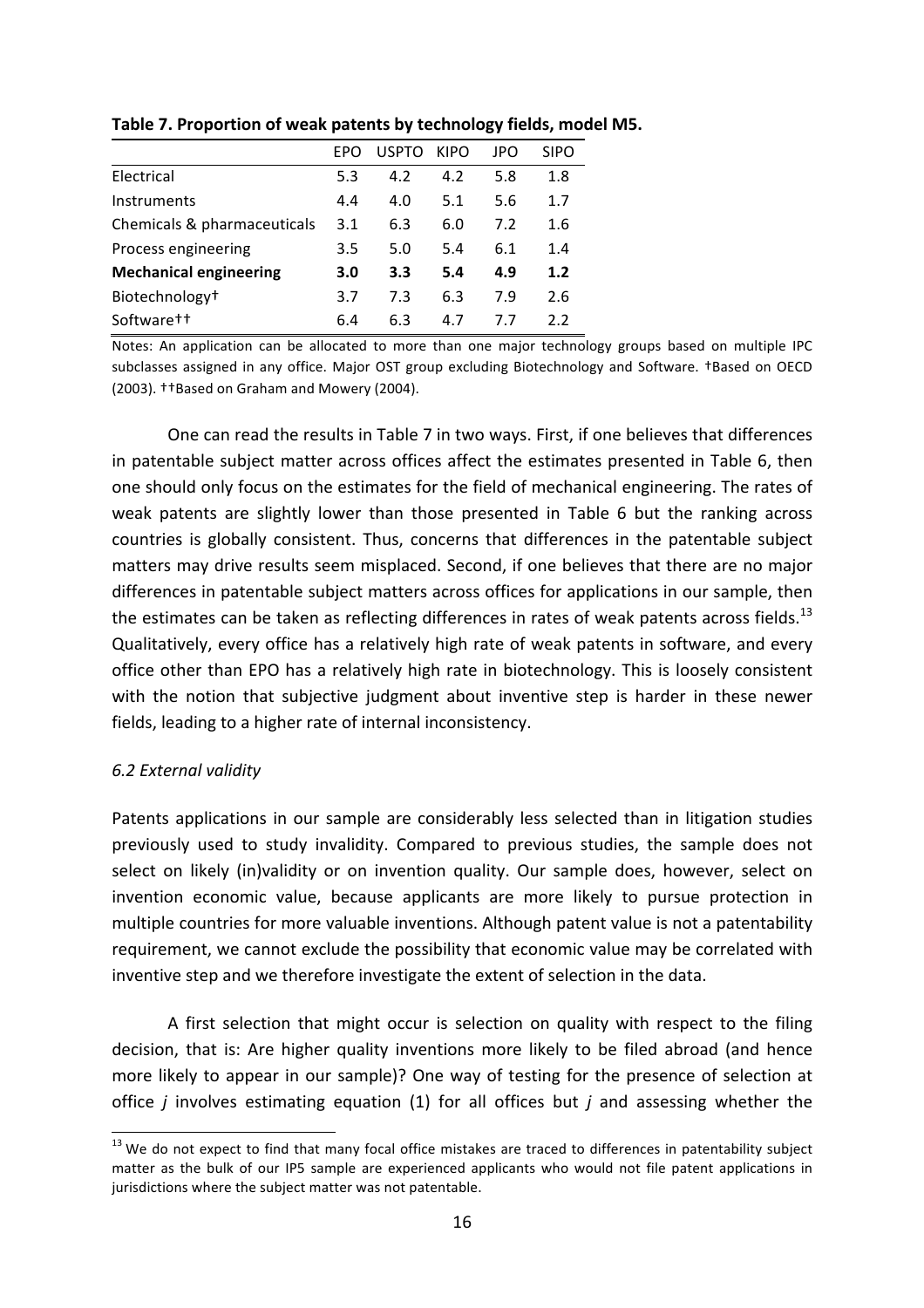recovered invention fixed effect (*i.e.*, estimated inventive step) predicts filing at office *j*. Table 8 reports the mean value of the fixed effect thus computed by filing status at each office. In the first row, we obtain the invention fixed effect by estimating equation (1) with ignoring EPO observations. We then compute the mean score of the fixed effect by filing status at the EPO. Overall, the results suggest that quality does affect the filing decision, with higher quality patents being more likely to be filed in foreign jurisdictions.

The last column of Table 8 reports the marginal effect at the mean of a one-standard deviation increase in quality on the filing decision. For instance, a one-standard deviation increase in invention quality leads to a 3.7 per cent increase in the probability that a patent application will be filed at the EPO. Selection is strongest at the USPTO and weakest at the EPO. Thus, it appears that our sample is biased to a small but not trivial extent towards patents with higher than average inventive step.

|              | Not filed Filed | Δ                          | Marginal effect |
|--------------|-----------------|----------------------------|-----------------|
| <b>EPO</b>   | -0.019          | $0.016 - 0.035*$           | 0.037           |
| <b>USPTO</b> |                 | $-0.121$ $0.045$ $-0.165*$ | 0.115           |
| <b>KIPO</b>  |                 | $-0.025$ 0.030 $-0.055*$   | 0.052           |
| <b>JPO</b>   |                 | $-0.042$ $0.021$ $-0.062*$ | 0.064           |
| <b>SIPO</b>  | $-0.042$        | $0.053 - 0.096*$           | 0.087           |

**Table 8. Invention quality by filing status** 

Notes: Columns 'Not filed' and 'Filed' report the mean score of the invention fixed effect and ' $\Delta$ ' is the difference. \*: p<0.001.

The fact that patents in our sample are somewhat selected on the quality of the underlying invention does not tell us anything directly about possible bias in our estimates. We assess the effect of quality on the rate of weak patents by relying on a commonly used quality indicator, namely the number of forward citations. As recently reviewed by Jaffe and de Rassenfosse (2016) there is a long tradition in the literature of using forward citations to proxy the technological merit of the invention (Albert et al., 1991; Narin, 1995; Trajtenberg, Henderson and Jaffe, 1997). Figure 1 presents the relative rates of weak patents by quintiles of citations received at the USPTO. We count citations received by USPTO patents from USPTO patents up to seven years after first publication using the Patstat database (de Rassenfosse, Dernis and Boedt, 2014:402). Overall, the proportion of weak patents seems to decrease with the number of citations received, especially at the JPO, where rates of weak patents go down from 7 per cent to less than 5 per cent.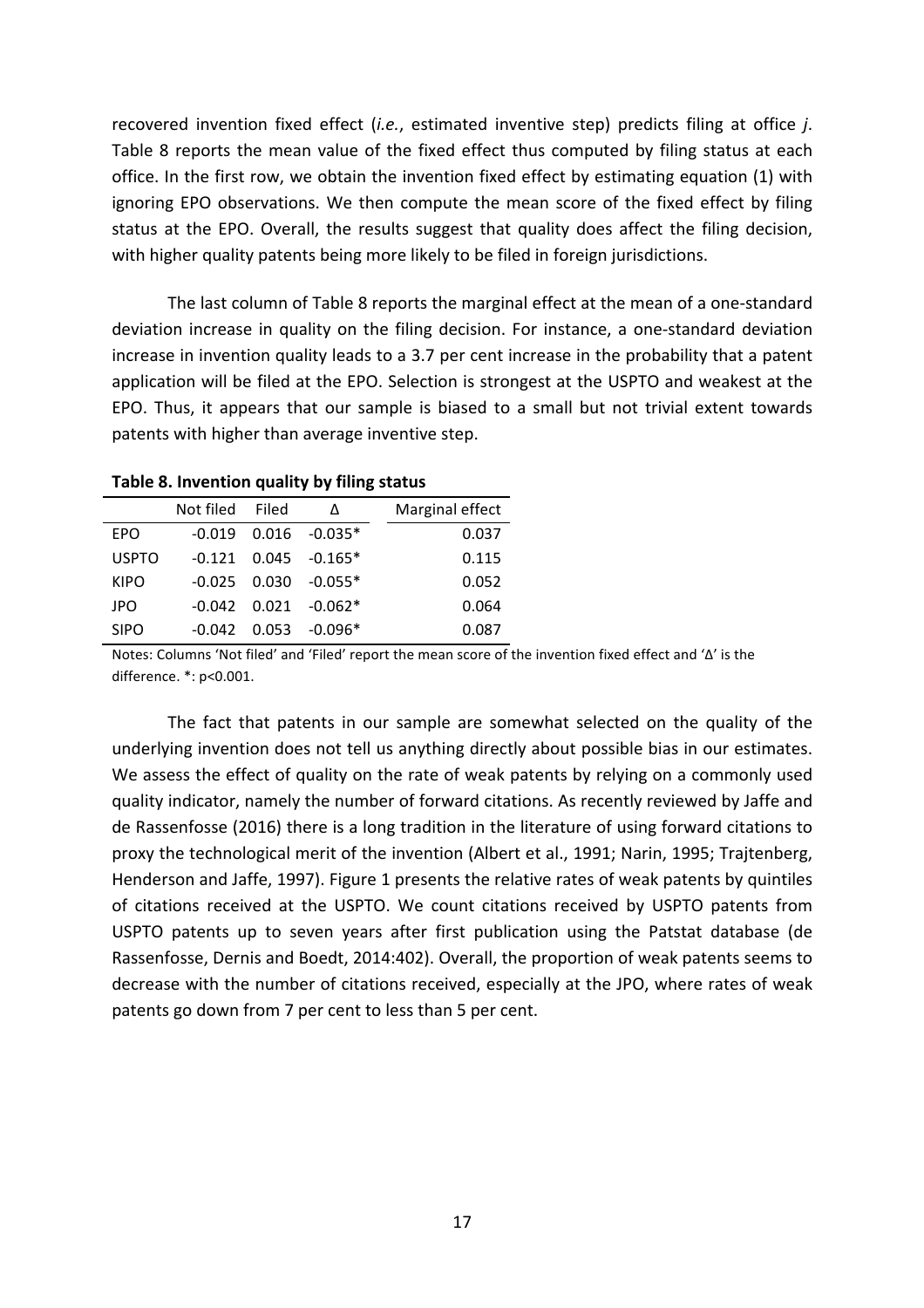

Figure 1. Proportion of weak patents by citations received

Notes: 0 citation for the first quintile; Q2: 1 citation; Q3: 2 or 3 citations; Q4: 4 or 5 citations; Q5: 6 citations or more.

Summarizing the insights from both tests we come to the following conclusions. Selection into filing at the EPO is small and the effect of quality on the rate of weak patents is stable across quintiles of the quality metric. Therefore, the population-wide rate of weak patents is likely to be around 4 per cent. A similar reasoning holds for the KIPO, with a population-wide rate of weak patents of about 5 per cent. There is strong selection into filing at the SIPO but the rate of weak patents is fairly stable across quintiles of the quality metric such that the population-wide figure is probably close to 2 per cent anyway. In light of the strong selection into the filing decision at the USPTO, the population wide rate of weak patents is probably closer to 5 per cent than 4 per cent. At the JPO, population-wide rate is probably closer to 7 per cent than 5 per cent for similar reasons.

## *6.3 Sensitivity to applicant experience*

We next investigate whether the consistency of grant outcomes varies with the level of experience of applicants. On the one hand, more experienced applicants are presumably better equipped to push their patents through the examination process, leading to less mistakenly granted patents. On the other hand, more experience applicants may invest less energy in each application, leading to potentially more heterogeneity in grant decisions.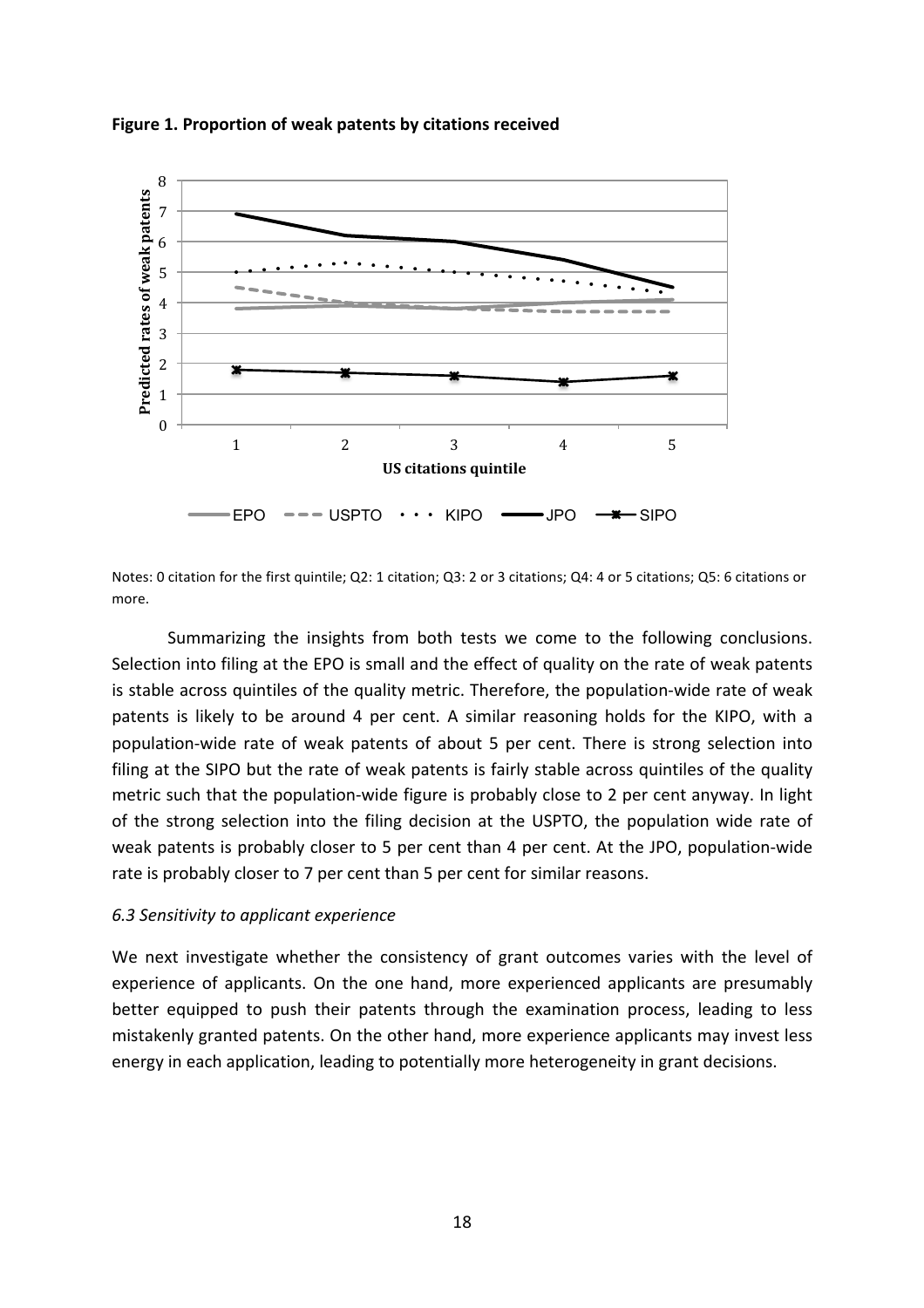

**Figure 2. Proportion of weak patents by applicant experience** 

Figure 2 depicts the rates of weak patents by applicant experience (measured in terms of the number of applications submitted to the focal office over the whole study period). Overall, no clear pattern emerges.

# *6.4 Additional considerations*

We have also estimated model M5 on the subsample of 322,583 applications with the same number of claims across jurisdictions in an attempt to further control for unobserved heterogeneity. Doing so gives qualitatively similar results (not reported).

Finally, there is some question about whether the PATSTAT database correctly records all Japanese language PCT applications to the JPO that were refused. We find no evidence that these applications are missing from the central PATSTAT file. However, to accommodate the possibility that these applications are erroneously tagged as pending, we recoded as 'refused' all Japanese applicants who filed at the JPO through the PCT but have no recorded legal status. This amounted to 36 applications and did not change the results.

# **7. Conclusion**

There is significant concern around the world that patent offices are issuing patents that should not have been granted. Studies based on litigation outcomes suggest that this problem is quantitatively significant, with the overall fraction of dubious patents ranging from a quarter to three-quarter of all patents. Our analysis of patent applications examined by multiple offices around the world suggests that the overall prevalence of low-quality patents is likely to be smaller.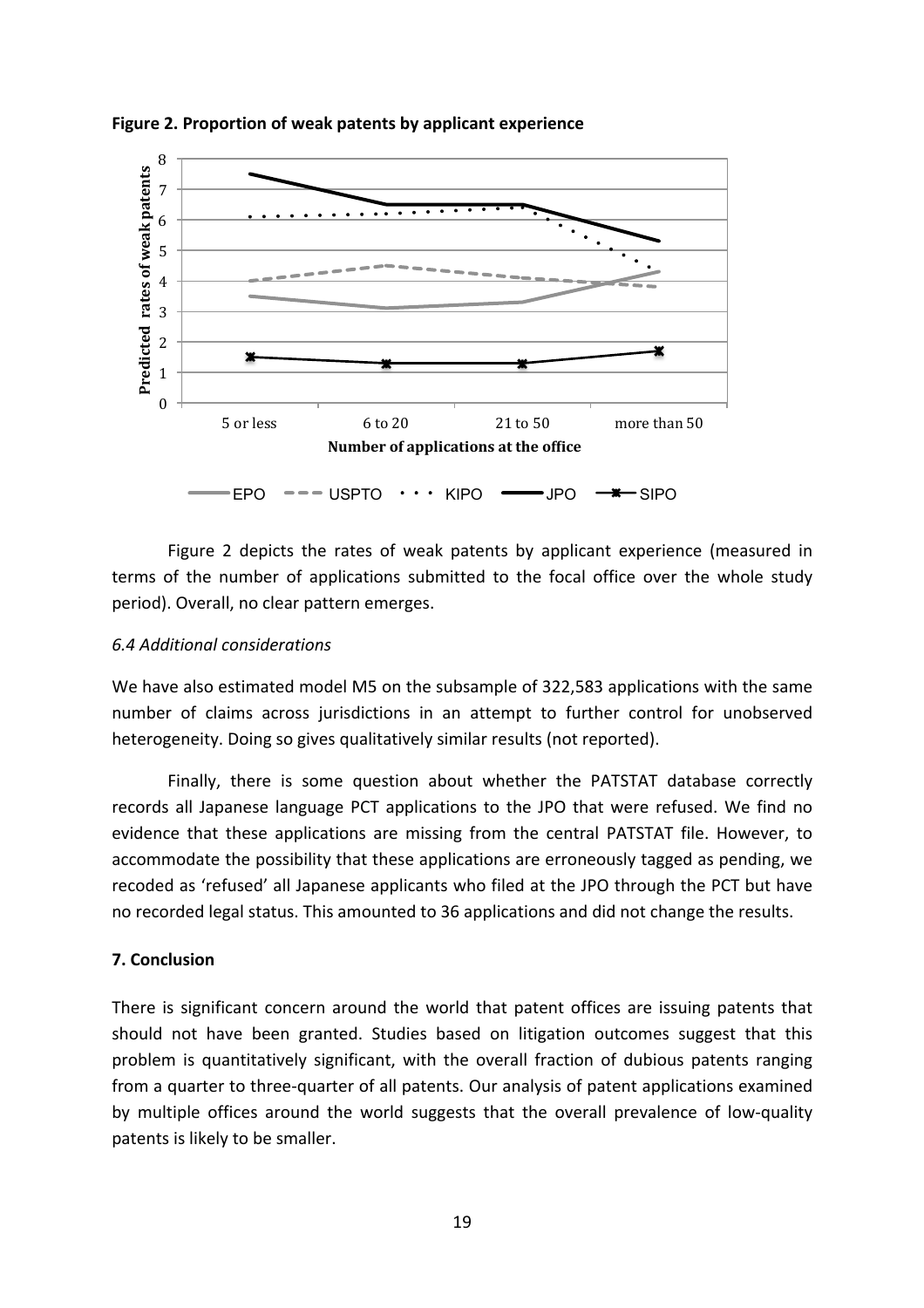We model the patent grant process in a way in which imperfect decision-makers compare their assessment of the quality of an invention to an internal standard of quality necessary for grant. This method allows us to decompose differences in the decisions of multiple decision-makers into those that are due to a mistake by the first decision-maker, those that are due to a mistake by subsequent decision-makers, and those that are due to differences in the standard applied by different decision-makers. The kind of decomposition that we have undertaken requires repeated observations on each invention and each decision-making unit.

Our analysis of about 400,000 inventions considered for patent protection by multiple patent offices suggests that all three sources of inconsistent decisions are important. The strength of our analysis is to compare various offices using the same data. To push the point, it allows us to conclude that differences in grant outcomes are primarily driven by political choices, in the form of different inventive step thresholds, rather than poor implementation of the inventive step thresholds, *i.e.* the granting of weak patents.

Specifically, we find that the fraction of weak patents—those that should not have been granted given the offices own grant threshold—does not exceed single digits for any office. Having noted this, we find that some offices are better at screening patent applications than others. Our data suggest that the examiner decisions at the USPTO and the SIPO are two times more accurate than a random decision, whereas the EPO and the JPO are five times more accurate.

While the sample used for the analysis is large, it is not randomly drawn. Patents examined in multiple international jurisdictions are likely to be of higher economic value than the average patent. Our analysis of the selection problem suggests, however, that rates of weak patents for the population of all applications to each office are unlikely to be much higher than our estimates for this IP5 sample. Thus, even allowing for selection bias, our results suggest rates much lower than the rates found by litigation studies.

The lower rates of weak patents obtained with our methodology compared to litigation studies are not surprising, for three reasons. First, litigated patents are highly selected towards those most likely to be found invalid. Second, litigation studies implicitly assume that courts apply the same standard as that of the office whose grant is being reviewed, and do not make mistakes themselves. In practice, it is possible that courts systematically apply a stricter standard for validity than the patent office—and make mistakes themselves. Third, although patent applications in our sample are examined by up to five examiners, every examiner spends considerably less time than if the patent were reexamined in litigation. This is an important topic for further research, in order to clarify the implicit uncertainty about the likelihood that extant patents would survive a court challenge.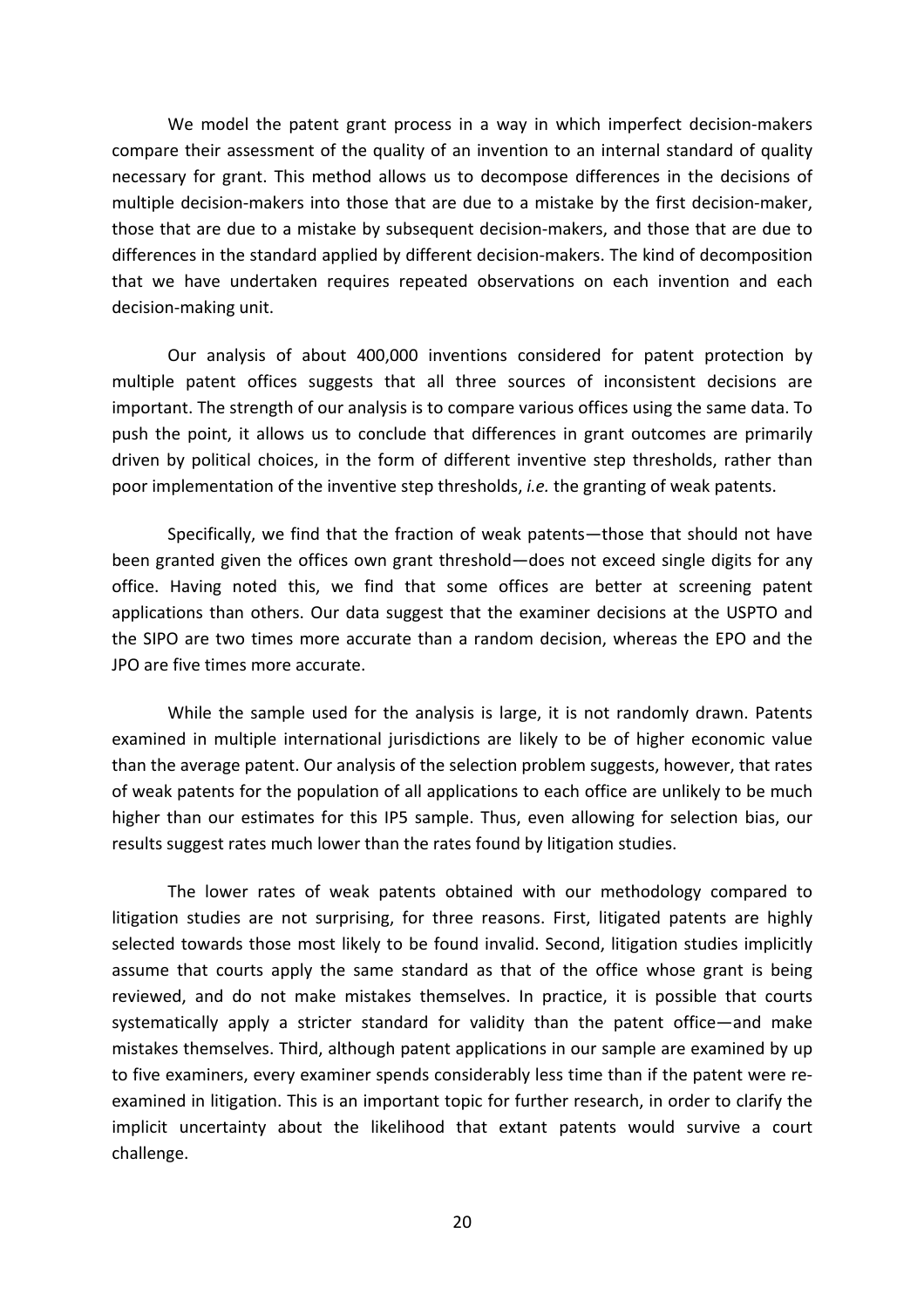The fraction of patents that might be said to be low quality in the sense that they result from systematically low inventive step thresholds is larger, ranging from 9 per cent for the EPO to approximately 11 per cent for Korea and 15 per cent for the United States and China. Even these larger numbers seem modest relative to the general policy discussion about the problem of patent quality. This suggests some notion that all of these offices have a grant standard that is too low relative to some normative judgment. Our analysis—based as it is on comparing decisions across offices—sheds no light on that issue.

While we believe that our explicit model of the grant process is a valuable contribution, we also note that the simple rates of across-office inconsistency in Table 3 suggest strongly that population-wide invalidity rates of 25% or more are implausible. This reinforces the suggestion above that much concern about patent quality reflects normative judgments that standards are too low, rather than invalidity in the sense of the granting of patents that do not meet the existing standard.

These findings are interesting in their own right in light of concerns about patent quality, but they also contribute to current policy discussions on patent prosecution highway (PPH) agreements. PPH designates a set of initiatives for providing accelerated prosecution procedures by sharing information between patent offices. Our results show that there is considerable heterogeneity across offices. The PPH agreements intend to increase the harmonization of decision. However, they may also propagate a wrong decision into the whole patent family, further weakening patent rights. Our results further illustrate that some offices are more accurate than others, which may create additional issues in the context of PPH agreements.

Our analysis is silent on the optimal level of ambiguity. On the one hand, weak patents hurt businesses and may slow down the pace of technological progress. On the other hand, ensuring high quality examination is costly, especially in light of the fact that the majority of patents have limited economic potential. Future research should investigate whether delivering more harmonized outcomes for businesses is likely to improve welfare. Our results provide a useful starting point in that regard.

## **Acknowledgments**

The authors are grateful to seminar and conference participants at the New Zealand Economic Association Conference, Asia Pacific Innovation Conference, European Intellectual Property Policy Conference, Toulouse School of Economics, ETH Zurich, and the third International Meeting in Law & Economics (Paris) for valuable feedback. Joachim Henkel and Sonia Jaffe provided valuable comments. T'Mir Julius provided excellent research assistance and her contribution is gratefully acknowledged. This study was financed by the Australian Research Council Discovery Grant ARC LP110100266 "The Efficiency of the Global Patent System" with partners IP Australia and the Institute of Patent and Trademark Attorneys.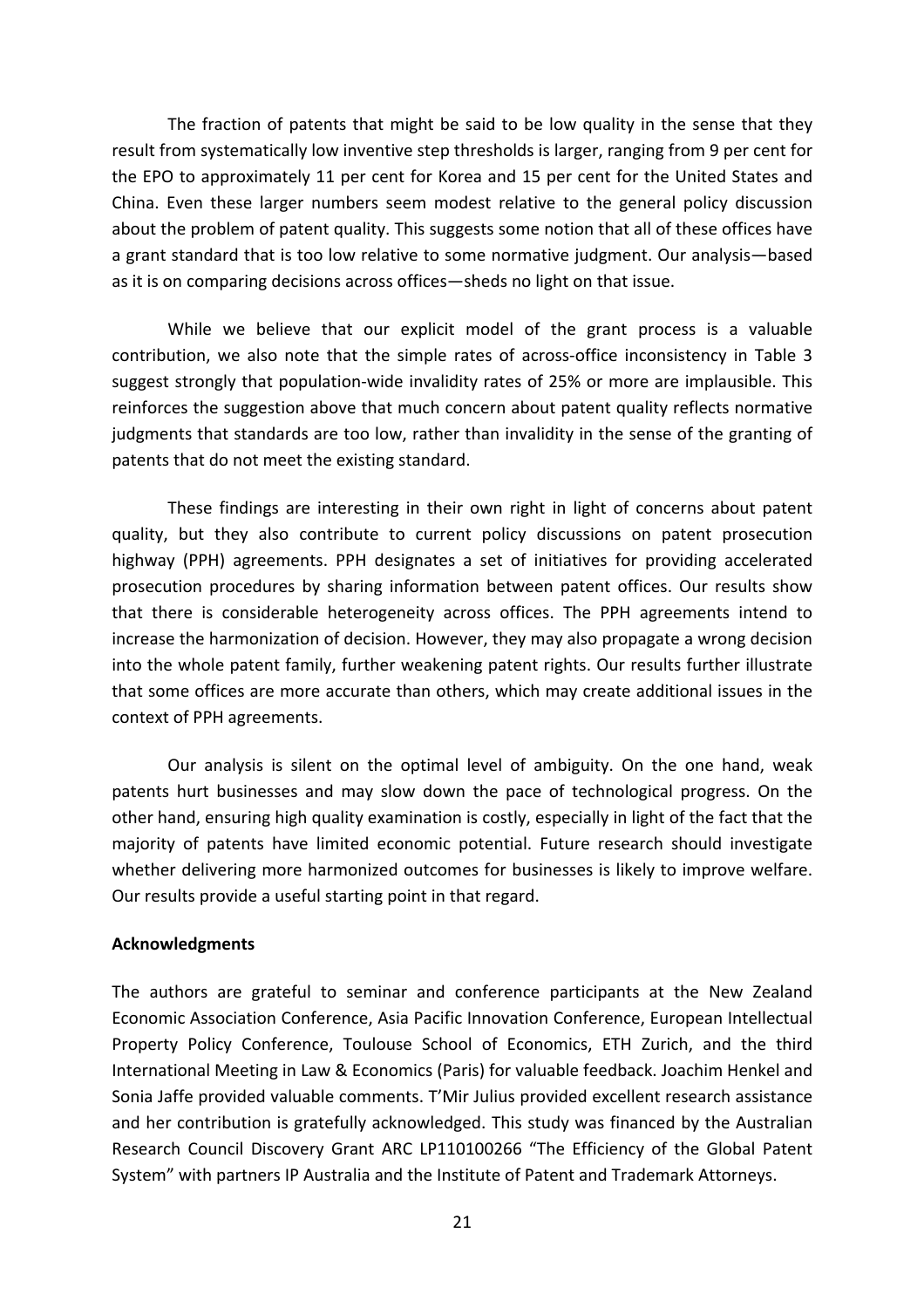#### **References**

- Albert, M. B., Avery, D., Narin, F., & McAllister, P. (1991). Direct validation of citation counts as indicators of industrially important patents. *Research policy*, 20(3), 251–259.
- Allison, J., & Lemley, M. (1998). Empirical evidence on the validity of litigated patents. American Intellectual Property Law Association Quarterly Journal, 26(3), 185-275.
- Allison, J., & Hunter, S. (2006). On The Feasibility Of Improving Patent Quality One Technology At A Time: The Case Of Business Methods, Berkeley Technology Law Journal, 21, 729-794.
- Cremers, K., Ernicke, M. Gaessler, F. Harhoff, D. Helmers, C. McDonagh, L. Schliessler, P. Van Zeebroeck, N. (2013) Patent litigation in Europe, ZEW Discussion Papers, No. 13-072.
- Choi, J. P., & Gerlach, H. (2016). Patent pools, litigations, and innovation. *RAND Journal of Economics*, forthcoming.
- de Rassenfosse, G., Dernis, H., & Boedt, G. (2014). An introduction to the Patstat database with example queries. Australian Economic Review, 47(3), 395-408.
- de Rassenfosse, G., Dernis, H., Guellec, D., Picci, L., & van Pottelsberghe, B. (2013). The worldwide count of priority patents: A new indicator of inventive activity. *Research Policy*, 42(3), 720–737.
- de Saint-Georges, M., & van Pottelsberghe, B. (2013). A quality index for patent systems. Research Policy, 42(3), 704-719.
- The Economist (2015). A question of utility. August 8 2015, pp 50-52.
- Encaoua, D., & Lefouili, Y. (2009). Licensing 'weak' patents. *Journal of Industrial Economics*, 57(3), 492–525.
- Farrell, J., & Shapiro, C. (2008). How strong are weak patents? American Economic Review, 98(4), 1347–1369.
- Frakes, Michael and Wasserman, Melissa (2014). Is the Time Allocated to Review Patent Applications Inducing Examiners to Grant Invalid Patents? Evidence from MicroLevel Application Data, IP Statistics for Decisionmakers Conference, OECD and JPO, Tokyo
- Graham, S. & Mowery, D. (2004). Submarines in software? continuations in US software patenting in the 1980s and 1990s. *Economics of Innovation and New Technology*, 13, 443-456.
- Hall, B., Jaffe, A., & Trajtenberg, M. (2001). The NBER Patent Citation Data File: Lessons, Insights and Methodological Tools. NBER Working Paper 8498.
- Hall, Bronwyn H., Adam Jaffe, and Manuel Trajtenberg (2005). Market value and patent citations. *RAND Journal of economics*: 16-38.
- Henkel, J. and Zischka, H. (2014) 'Why most patents are invalid Extent, reasons, and potential remedies of patent invalidity' mimeo, TUM School of Management, Technische Universität München, 29 September 2014.
- Jaffe, A. B. and de Rassenfosse, G. 2016. Patent Citation Data in Social Science Research: Overview and Best Practices. Journal of the Association for Information Science and Technology, forthcoming.